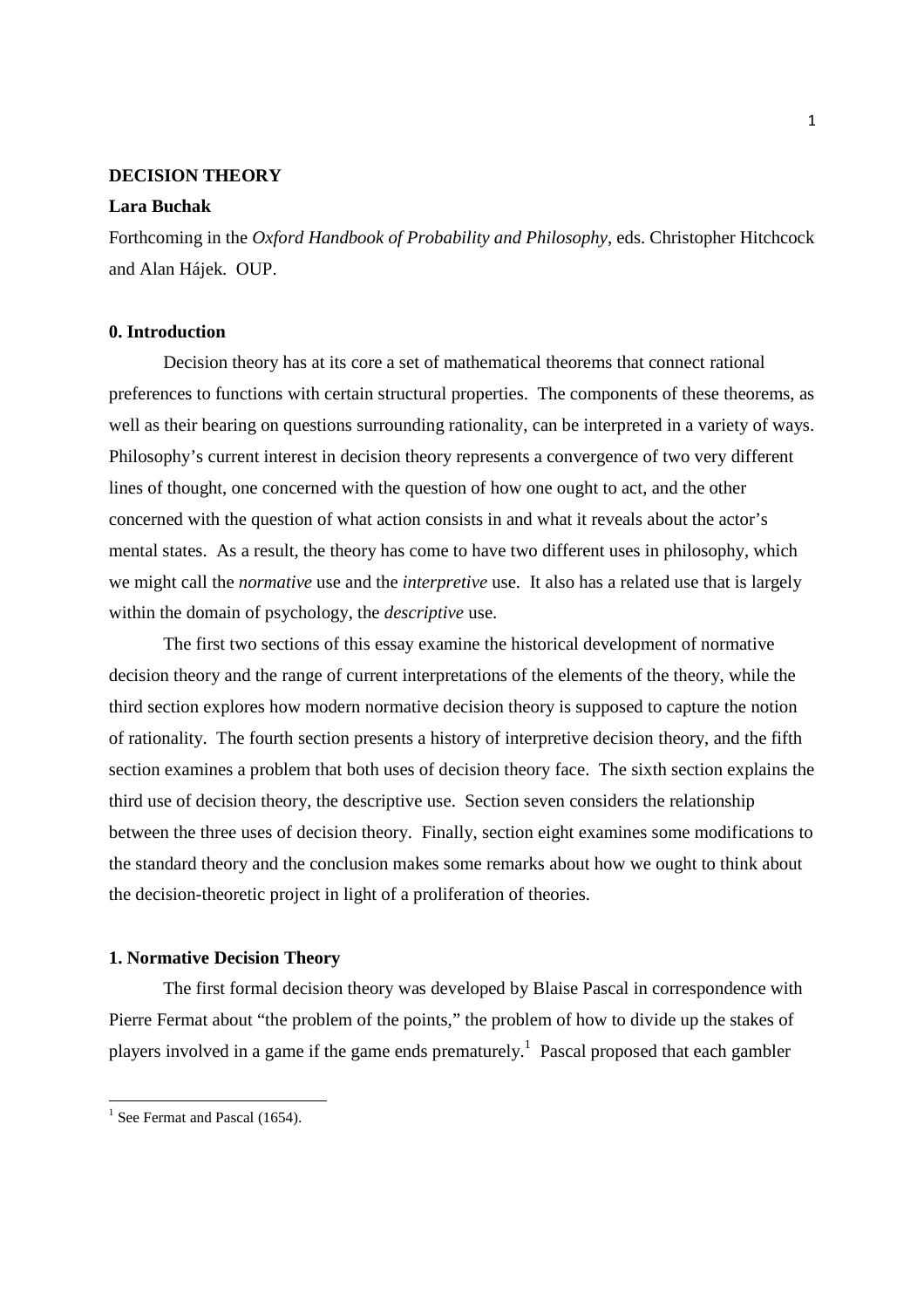should be given as his share of the pot the monetary expectation of his stake, and this proposal can be generalized to other contexts: the monetary value of a risky prospect is equal to the expected value of that prospect. Formally, if  $L = \{\$x_1, p_1; \$x_2, p_2; \dots\}$  represents a "lottery" which yields  $x_i$  with probability  $p_i$ , then its value is:

$$
EV(L) = \sum_{i=1}^{\infty} p_i x_i
$$

This equivalence underlies a prescription: when faced with two lotteries, you ought to prefer the lottery with the higher expected value, and be indifferent if they have the same expected value. More generally, you ought to *maximize expected value*.

 This norm is attractive for a number of reasons. For one, it enjoins you to make the choice that would be better over the long run if repeated: over the long run, repeated trials of a gamble will average out to their expected value. For another, going back to the problem of the points, it ensures that players will be indifferent between continuing the game and leaving with their share. But there are several things to be said against the prescription. One is that it is easy to generate a lottery whose expected value is infinite, as shown by the St. Petersburg Paradox (first proposed by Nicolas Bernouilli). Under the norm in question, one ought to be willing to pay any finite amount of money for the lottery {\$1, ½; \$2, ¼; \$4, 1/8; … }, but most people think that the value of this lottery should be considerably less. A second problem is that the prescription does not seem to account for the fact that whether one should take a gamble seems to depend on what one's total fortune is: one ought not risk one's last dollar for an even chance at \$2, if losing the dollar means that one will be unable to eat. Finally, the prescription doesn't seem to adequately account for the phenomenon of risk-aversion: most people would rather have a sure thing sum of \$x than a gamble whose expectation is \$x (for example, \$100 rather than  $\{\$50, \frac{1}{2}; \$150, \frac{1}{2}\}\)$  and don't thereby seem irrational.

In response to these problems, Daniel Bernouilli (1738) and Gabriel Cramer (see Bernouilli 1738: 33) each independently noted that the amount of satisfaction that money brings diminishes the more money one has, and proposed that the quantity whose expectation one ought to maximize is not money itself but rather the "utility" of one's total wealth. (Note that for Bernouilli, the outcomes are total amounts of wealth rather than changes in wealth, as they were for Pascal.) Bernouilli proposed that an individual's utility function of total wealth is  $u(\$x) =$ log(\$x). Therefore, the new prescription is to maximize: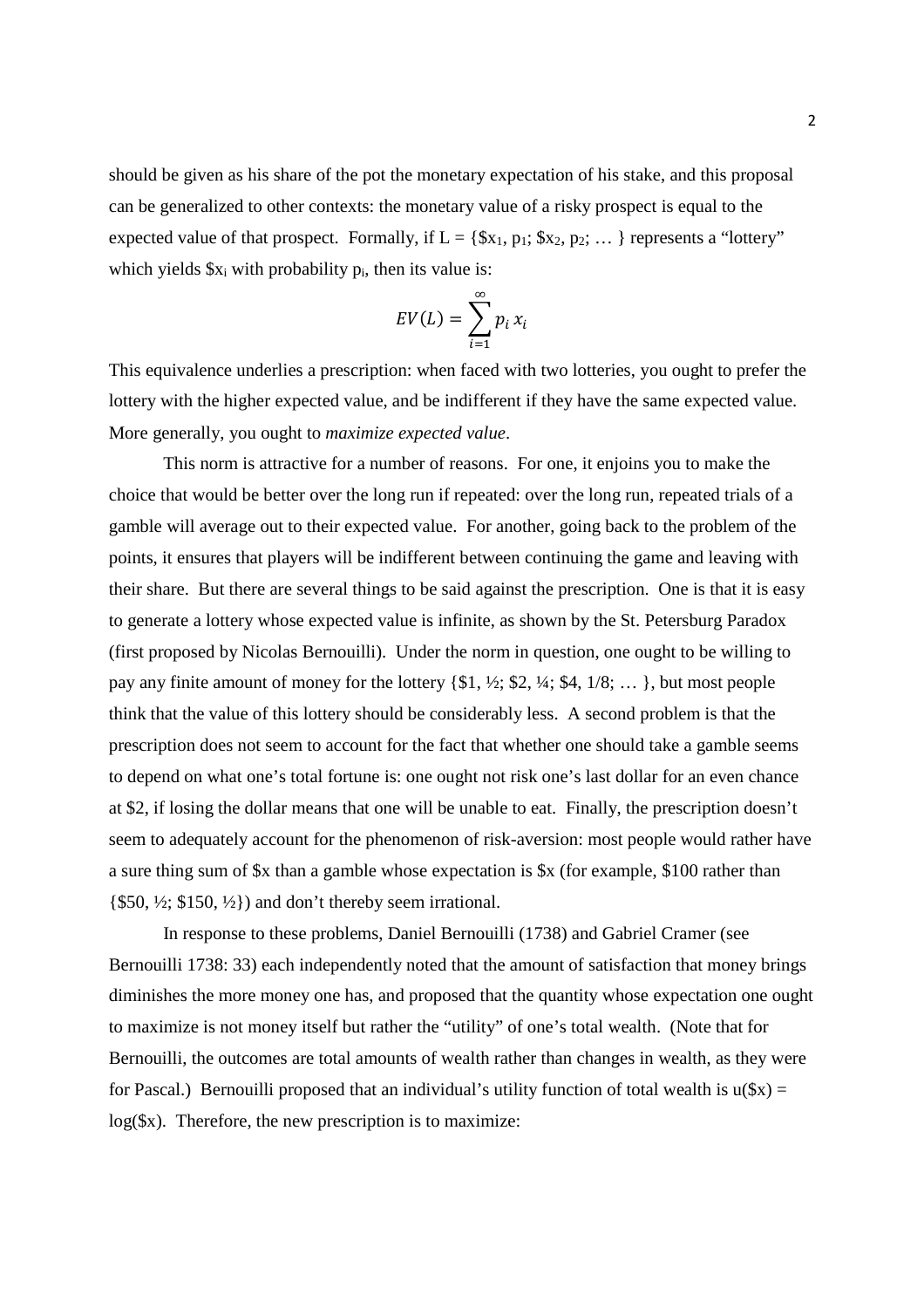$$
EU(L) = \sum_{i=1}^{\infty} p_i u(\$x_i) = \sum_{i=1}^{\infty} p_i \log(\$x_i)
$$

This guarantees that the St. Petersburg lottery is worth a finite amount of money; that a gamble is worth a larger amount of one's money the wealthier one is; and that the expected utility of any lottery is less than the utility of its monetary expectation.

Notice that the norm associated with this proposal is objective in two ways: it takes the probabilities as given, and it assumes that everyone should maximize the same utility function. One might reasonably wonder, however, whether everyone does get the same amount of satisfaction from various amounts of money. Furthermore, non-monetary outcomes are plausibly of different value to different people, and the proposal tells us nothing about how we ought to value lotteries with non-monetary outcomes. A natural thought is to revise the norm to require that one maximize the expectation of one's own, *subjective* utility function, and to allow that the utility function take any outcome as input.

The problem with this thought is that it is not clear that individuals have access to their precise utility functions through introspection. Happily, it turns out that we can implement the proposal without such introspection: John von Neumann and Oskar Morgenstern (1944) discovered a *representation theorem* that allows us to determine whether an agent is maximizing expected utility merely from her pair-wise preferences, and, if she is, allows us to determine an agent's entire utility function from these preferences. Von Neumann and Morgenstern identified a set of axioms on preferences over lotteries such that if an individual's preferences conform to these axioms, then there exists a utility function of outcomes, unique up to positive affine transformation, that represents her as an expected utility maximizer.<sup>2</sup> The utility function represents her in the following sense: for all lotteries  $L_1$  and  $L_2$ , the agent weakly prefers  $L_1$  to  $L_2$ if and only if  $L_1$  has at least as high an expected utility as  $L_2$  according to the function. Thus, we can replace expected objective utility maximization with expected subjective utility maximization as an implementable norm, even if an agent's utility function is opaque to her.

 $2$  I will often talk about an agent's utility function when strictly speaking I mean the family of utility functions that represents her. However, facts about the utility function that are not preserved under affine transformation, such as the zero point, will not count as "real" facts about the agent's utility values.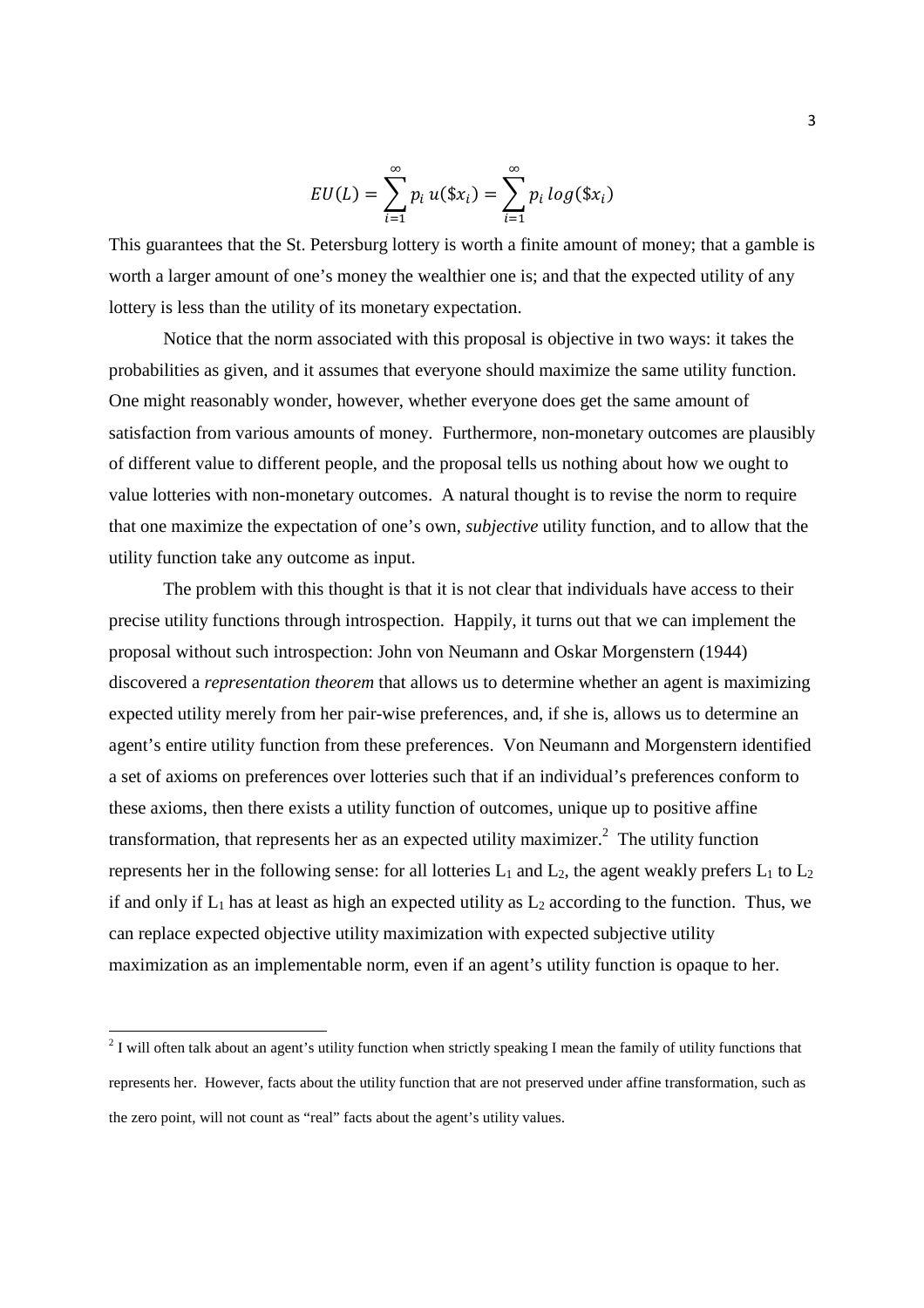Leonard Savage's (1954) representation theorem took the theory one step further. Like von Neumann and Morgenstern, Savage allowed that an individual's values were up to her. But Savage was interested not primarily in how an agent should choose between lotteries when she is given the exact probabilities of outcomes, but rather in how an agent should choose between ordinary acts when she is uncertain about some feature of the world: for example, how she should choose between breaking a sixth egg into her omelet and refraining from doing so, when she does not know whether or not the egg is rotten. Savage noted that an act leads to different outcomes under different circumstances, and, taking an outcome to be specified so as to include everything an agent cares about, he defined the technical notion of an act as a function from possible states of the world to outcomes.<sup>3</sup> For example, the act of breaking the egg is the function {egg is good  $\rightarrow$  I eat a 6-egg omelet; egg is rotten  $\rightarrow$  I throw away the omelet}. More generally, we can represent an act f as  $\{x_1, E_1; \dots; x_n, E_n\}$ , where  $E_i$  are mutually exclusive and exhaustive events (an event being a set of states), and each state in  $E_i$  results in outcome  $x_i$  under act f.<sup>4</sup> Savage's representation theorem shows that an agent's preferences over these acts suffice to determine both her subjective utility function of outcomes and her subjective probability function of events, provided her pair-wise preferences conform to the axioms of his theorem.<sup>5</sup> Formally, *u* and *p* represent an agent's preferences if and only if she prefers the act with the highest expected utility, relative to these two functions:

$$
EU(f) = \sum_{i=1}^{n} p(E_i)u(x_i)
$$

Savage's theory therefore allows that both the probability function and the utility function are subjective. The accompanying prescription is to maximize expected utility, relative to these two functions.

Since Savage, other representation theorems for subjective expected utility theory have been proposed, most of which are meant to respond to some supposed philosophical problem

 $\overline{a}$ 

 $<sup>5</sup>$  Again, the utility function is unique up to positive affine transformation. The probability function is fully unique.</sup>

<sup>&</sup>lt;sup>3</sup> Savage used the terminology "consequence" where I am using "outcome."

<sup>&</sup>lt;sup>4</sup> Savage also treats the case in which the number of possible outcomes of an act is not finite (Savage (1954: 76-82), although his treatment requires bounding the utility function. Assuming each act has a finite number of outcomes will simplify the discussion.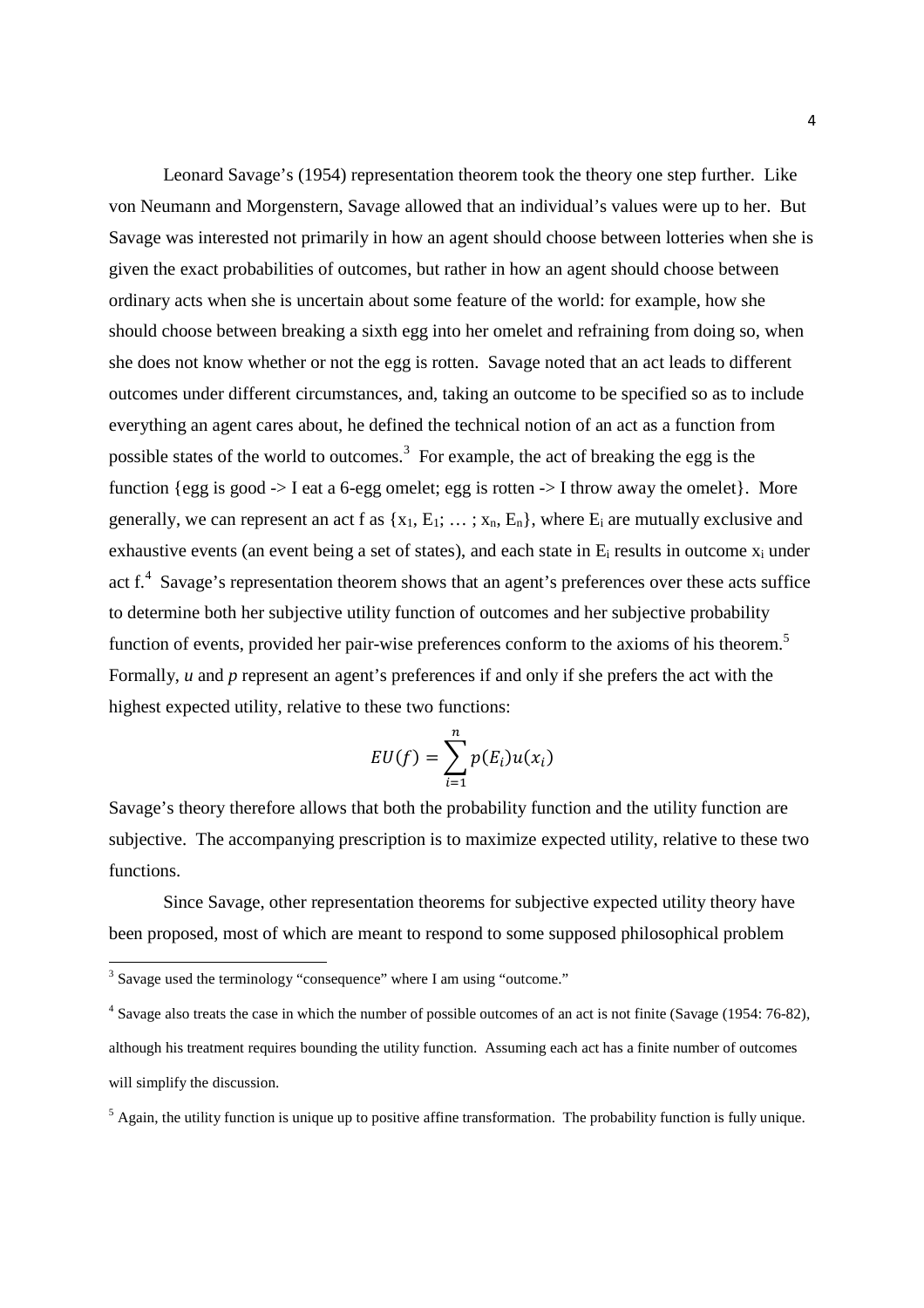with Savage's theory. $6$  One set of issues surrounds what we should prefer when utility is unbounded and acts can have an infinite number of different outcomes, or when outcomes can have infinite utility value.<sup>7</sup> Another set of issues concerns exactly what entities are the relevant ones to assign utility and probability to in decision-making. The developments in this area begin with Richard Jeffrey (1965), who objected to Savage's separation between states, outcomes, and acts, and argued that the same objects ought to be the carriers of both probability and value. Jeffrey proposed a theory on which both the probability and utility function take propositions as inputs. Axiomatized by Ethan Bolker (see Jeffrey 1965: 142-3, 149), Jeffrey's theory enjoins the agent to maximize:<sup>8</sup>

$$
u(A) = \sum_{i=1}^{\infty} p(S_i | A) u(S_i \& A)
$$

where  $S_i$  and  $A$  both stand for arbitrary propositions (they range over the same set), but  $S_i$  is to play the role of a state and *A* of an act. Bolker's (1965-67) representation theorem provides axioms on a preference relation over the set of propositions that allow us to extract *p* and *u*, although the uniqueness conditions are more relaxed than in the aforementioned theories. Jeffrey proposed that we ought to interpret the items that an agent has preferences over as "news items"; so, for example, one is asked whether one would prefer the news that one breaks the egg into one's omelet or that one does not. The connection to action, of course, is that one has the ability to create the news when it comes to propositions about acts one is deciding between.

 Certain features of Jeffrey's interpretation are inessential to the maximization equation. It is not necessary to follow Jeffrey in interpreting preferences as being about news items. Nor is there consensus that  $p$  and  $u$  ought to have as their domain the same set of objects.<sup>9</sup> For

 $6$  See Fishburn (1981) for a helpful catalogue of some of these.

<sup>&</sup>lt;sup>7</sup> See, for example, Vallentyne (1993), Nover and Hájek (2004), Bartha (2007), Colyvan (2008), and Easwaran (2008).

<sup>8</sup> Jeffrey used a slightly different, but equivalent, formulation. He also used functions named *prob* and *des* rather than *p* and *u*, but the difference is terminological.

<sup>&</sup>lt;sup>9</sup> Of course, while this feature is inessential to Jeffrey's maximization equation as written above, it is essential to Bolker's representation theorem.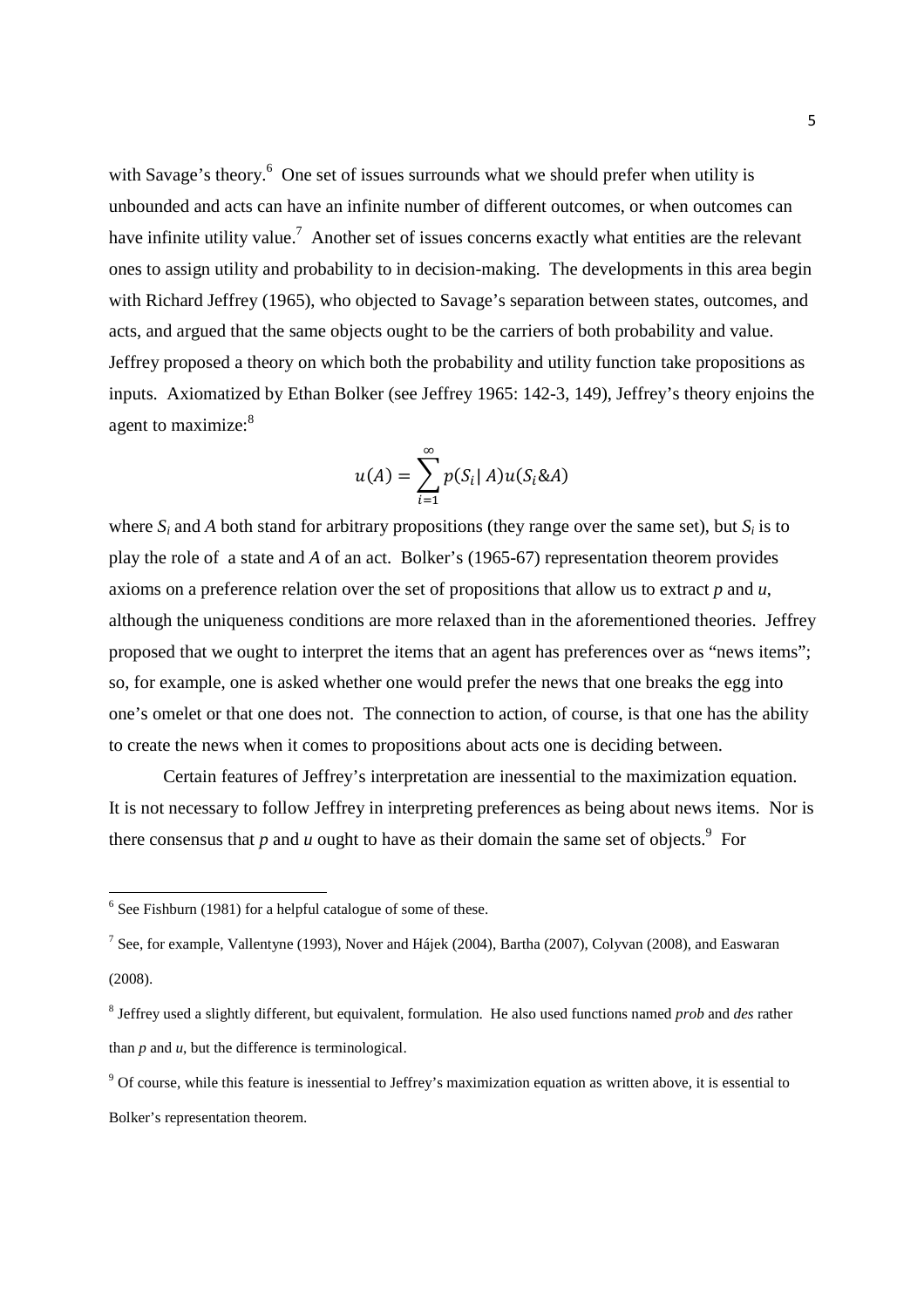example, while it is clear that we can assign utility values to acts under our own control, Wolfgang Spohn (1977) and Isaac Levi (1991) each argue that we cannot assign these probability.

 Another issue with Jeffrey's theory has been the source of a significant development in decision theory. Because the belief component of Jeffrey's theory corresponds to conditional probabilities of states given acts, this component will have the same numerical value whether an act causes a particular outcome or is merely correlated with it. Therefore, agents will rank acts that are merely correlated with preferred outcomes the same as acts that tend to cause preferred outcomes. This is why Jeffrey's theory has come to be known as *evidential expected utility (EEU) theory*: one might prefer an act in part because it gives one evidence that one's preferred outcome obtains. Many have argued that this feature of the theory is problematic, and the problem can be brought out by a case know as *Newcomb's problem* (first discussed by Robert Nozick (1969)).

Here is the case. You are presented with two boxes, one closed and one open so that you can see its contents; and you may choose either to take only the closed box, or to take both boxes. The open box contains \$1000. The contents of the closed box were determined as follows. A predictor predicted ahead of time whether you would choose to take the one box or both; if he predicted that you would take just the closed box, he's put \$1M in the closed box, but if he predicted that you would take both, he's put nothing in the closed box. Furthermore, you know that many people have faced this choice and that he's predicted correctly every time.

 Assuming you prefer more money to less, evidential EU theory recommends that you take only one box, since the relevant conditional probabilities are one and zero (or close thereto): p(there is \$1M in the closed box | you take one box)  $\approx$  1, and p(there is \$0 in the closed box | you take two boxes)  $\approx 1$ . But many think that this is the wrong recommendation. After all, the closed box already contains what it contains, so your choice is between receiving whatever is in that box and receiving whatever is in that box plus an extra thousand dollars. Taking two boxes *dominates* taking one box, the argument goes: it is better in every possible world. We might diagnose the mis-recommendation of EEU theory as follows: p(\$1M | one box) is high because taking one box is correlated with getting \$1M, but taking one box cannot cause \$1M to be in the box because the contents of the box have been already determined; and so EEU gets the recommendation wrong because conditional probability does not distinguish between correlation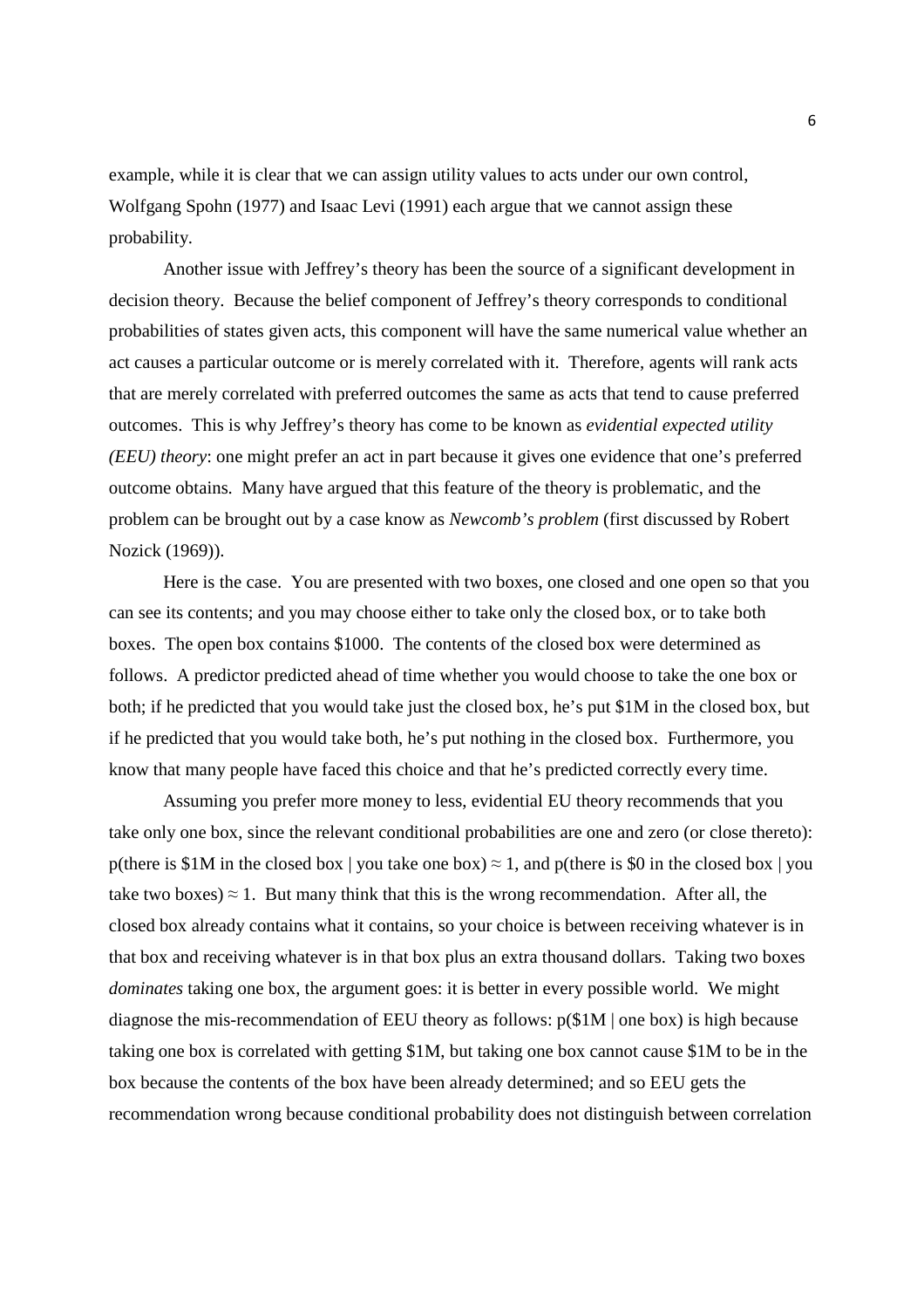and causation. Not everyone accepts that two-boxing is the correct solution: those who advocate one-boxing point out that those who take only one box end up with more money, and since rationality ought to direct us to the action that will result in the outcome we prefer, it is rational to take one box. However, those who advocate two-boxing reply that even though those who take only one box end up with more money, this is a case in which they are essentially rewarded for behaving irrationally.

 For those who advocate two-boxing, one way to respond to this problem is to modify evidential EU theory by adding a condition like *ratifiability* (Jeffrey 1983: 19-20), which says that one can only pick an act if it still has the highest EU on the supposition that one has chosen it. However, this does not solve the general problem of distinguishing *A*'s being evidentially correlated with *S* from *A*'s causing *S*. To yield the two-boxing recommendation in the Newcomb case, as well as to address the more general problem, Allan Gibbard and William Harper (1978) proposed *causal expected utility theory*, drawing on a suggestion of Robert Stalnaker (1972). Causal expected utility theory enjoins an agent to maximize:

$$
u(A) = \sum_{i=1}^{\infty} p(A\Box \to S_i)u(S_i \& A)
$$

where  $p(A \Box \rightarrow S_i)$  stands for the probability of the counterfactual "If I were to do A then S<sub>i</sub> would happen."<sup>10</sup> Armendt (1986) proved a representation theorem for the new theory, and Joyce (1999) provided a unified representation theorem for both evidential and causal expected utility theory.

 Causal expected utility theory recommends two-boxing if the pair of counterfactuals "If I were to take one box, there would be \$0 in the closed box" and "If I were to take two boxes, there would be \$0 in the opaque box" are assigned the same credence, and similarly for the corresponding pair involving \$1M in the opaque box. This captures the idea that the contents of the closed box are independent of the agent's choices, and vindicates the reasoning that taking two boxes will result in an extra thousand dollars:

$$
u(1\text{ box}) = p(1\text{ box} \Box \rightarrow C(\$0))u(\$0) + p(1\text{ box} \Box \rightarrow C(\$1M))u(\$1M)
$$

$$
u(2\text{ boxes}) = p(2\text{ boxes} \Box \rightarrow C(\$0))u(\$1K) + p(2\text{ boxes} \Box \rightarrow C(\$1M))u(\$1M + \$1K)
$$

<sup>&</sup>lt;sup>10</sup> Other formulations of causal decision theory include that of Lewis (1981) and Skyrms (1982).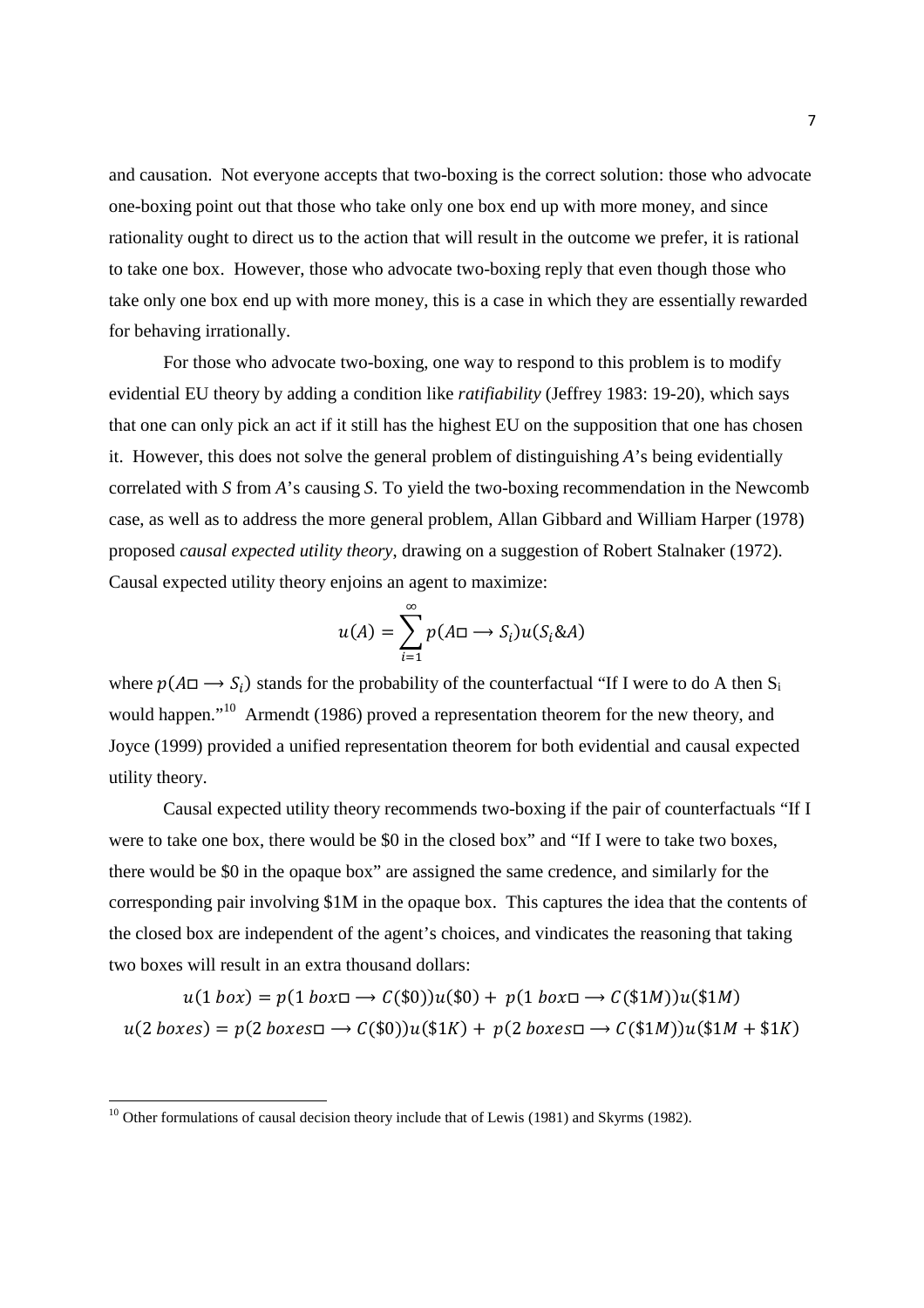To get this result, it is important that the counterfactuals in question are what Lewis (1981) calls "causal" counterfactuals rather than "back-tracking" counterfactuals. For there are two senses in which the counterfactuals "If I were to take one box, there would be \$0 in the closed box" and "If I were to take two boxes, there would be \$0 in the closed box" can be taken. In the backtracking sense, I would reason from the supposition that I take one box *back to* the conclusion that the predictor predicted I would take one box, and I would assign a very low credence to the former counterfactual; but I would by the same reasoning assign a very high credence to the latter. In the causal sense, I would hold fixed facts about the past, since I cannot now cause past events, and the supposition that I take one box would not touch facts about what the predictor did; and by this reasoning I would assign equal credence to both counterfactuals.

 It is worth considering how Savage's original theory would treat the Newcomb problem. Savage's theory uses unconditional credences, but correctly resolving the decision problem depends on specifying the states, outcomes, and acts in such a way that states are independent of acts. So, in effect, Savage's theory is a kind of causal decision theory. Indeed, Lewis (1981: 13) thought of his version of causal decision theory as returning to Savage's unconditional credences, but building the correct partition of states into the formalism itself rather than relying on an extra-theoretical principle about entity-specification.

All of the modifications mentioned here leave the basic structure of the theory intact – probability and utility are multiplied and then summed – and treat both *p* and *u* as subjective, so we can put them all under the heading of *subjective expected utility theory* (hereafter EU theory).

 How should we understand the two functions, *p* and *u*, involved in EU theory? In the case of the probability function, although there is debate over whether *p* is *defined* by preferences ("betting behavior") via a representation theorem or whether preferences are merely a way to *discover p*, it is widely acknowledged that *p* is supposed to represent an agent's beliefs. In the case of the utility function, there are two philosophical disagreements. First, there is a disagreement about whether the utility function is defined by or merely discovered from preferences. If one thinks the utility function is defined by preferences, there is a further question about whether it is merely a convenient way to represent preferences or whether it refers to some pre-theoretical, psychologically real entity like strength of desire or perceived amount of satisfaction. Functionalists, for example, hold that utility is (at least partially) constituted by its role in preferences but also hold that utility is psychologically real. Since the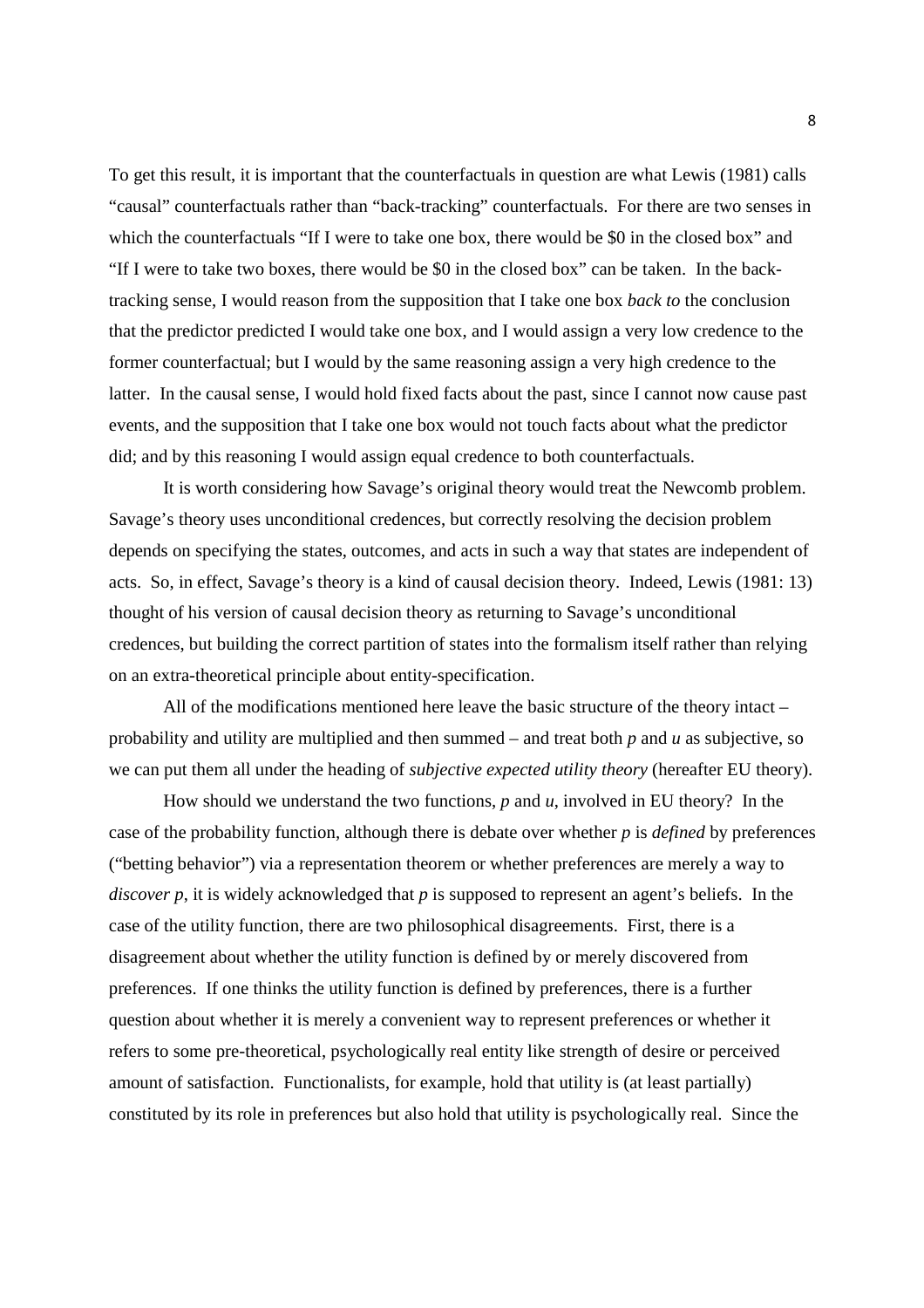term "realism" is sometimes used to refer to the view that utility is independent of preferences, and sometimes used to refer to the view that utility is a psychologically real quantity, I will use the following terminology. I will call the view that utility is discovered from preferences *nonconstructivist realism* and the view that utility is defined from preferences *constructivism*. I will call the view that utility does correspond to something psychologically real *psychological realism* and the view that utility does not refer to any real entity *formalism*.<sup>11</sup> Non-constructive realist views will be psychologically realist as well; however, functionalism counts as a constructivist, psychological realist view. Hereafter, when I am speaking of psychological realist theories, I will speak as if utility corresponds to desire, just as subjective probability corresponds to belief, though there may be other proposals about what utility corresponds to.

## **2. The Norm of Normative Decision Theory**

l,

Representation theorems connect preferences conforming to a set of axioms on the one hand to utilities and probabilities such that preferences maximize expected utility on the other. Thus, representation theorems give us an equivalent way to state the prescription that one ought to maximize expected utility: one ought to have preferences that accord with the axioms. The upshot of this equivalence depends on which theory of utility one adopts. For psychological realists, both formulations of the norm may have some bite: the "maximization" norm is a norm about how preferences ought to be related to beliefs and desires, and the "axiom" norm is an internal norm on preferences. For formalists, since there is really no such thing as utility, the *only* sensible formulation of the norm is as the axiom norm. But for both interpretations, an important advantage of the representation theorems is that judgments about whether an agent did what she ought, as well as arguments about whether EU theory identifies a genuine prescription, can focus on the axioms.

A point of clarification about the equivalent ways to state the norm of EU theory is needed. "Maximize expected utility" admits of two readings, one narrow-scope ("Given your utility function, maximize its expectation") and one wide-scope ("Be such that there is a utility

 $11$  The term constructivism comes from Dreier (1996), and the term formalism comes from Hanssen (1988).

Bermúdez (2009) uses "operationalism" for what I call formalism. Zynda (2000) uses "strong realism" for what I call non-constructivist realism and "weak realism" for what I call psychological realism.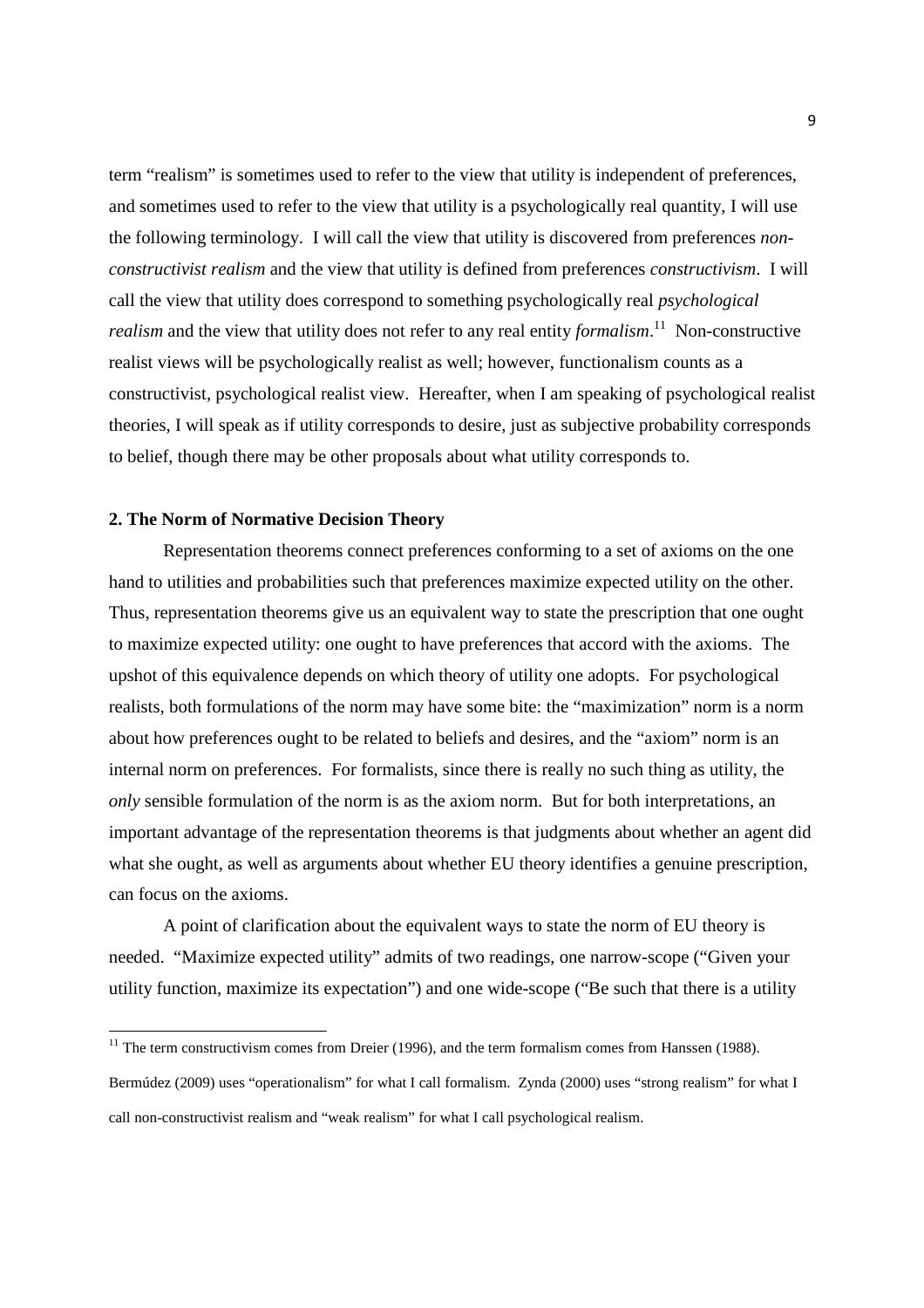function whose expectation you maximize"). And the axiom norm is only equivalent to the wide-scope maximization norm. For the narrow-scope norm to apply in cases in which one fails to live up to it, one must be able to count as having a utility function even when one does not maximize its expectation. Clearly, this is possible according to the non-constructivist realist.<sup>12</sup> I will also show that in many cases, it is possible according to all psychological realists.

We can note the historical progression: in its original formulations, decision theory was narrow-scope, and the utility function (or its analogue) non-constructivist realist: money had an objective and fixed value. However, wide-scope, constructivist views are most popular nowadays. Relatedly, whereas originally a central justification of the norm was via how well someone who followed it did over the long run, such justifications have fallen out of favor and have been replaced by justification via arguments for the axioms.

One final point of clarification. So far, we have been talking about the relationship of beliefs and desires to preferences. But one might have thought that the point of a theory about decision-making was to tell individuals what to *choose*. The final piece in the history of decision theory concerns the relationship between preference and choice. In the heyday of behaviorism, Samuelson's (1938) idea of "revealed preference" was that preference can be cashed out in terms of what you would choose. However, nowadays philosophers mostly think the connection between preference and choice is not so tight. Throughout the rest of this article, I will use preference and choice interchangeably, while acknowledging that I take preference to be more basic and recognizing that the relationship between the two is not a settled question.

There are two ways to take the norm of normative decision theory: to guide to one's own actions or to assess from a third-person standpoint whether a decision-maker is doing what she

<sup>&</sup>lt;sup>12</sup> However, there is an additional problem with the wide-scope norm for the non-constructivist realist: maximizing the expectation of some utility function doesn't guarantee that you've maximized the expectation of your own utility function. The connection between the utility function that is the output of a representation theorem and the decisionmaker's actual utility function would need to be supplemented by some principle, such as a contingent version of Christensen's (2001) "Representational Accuracy" or by his "Informed Preference."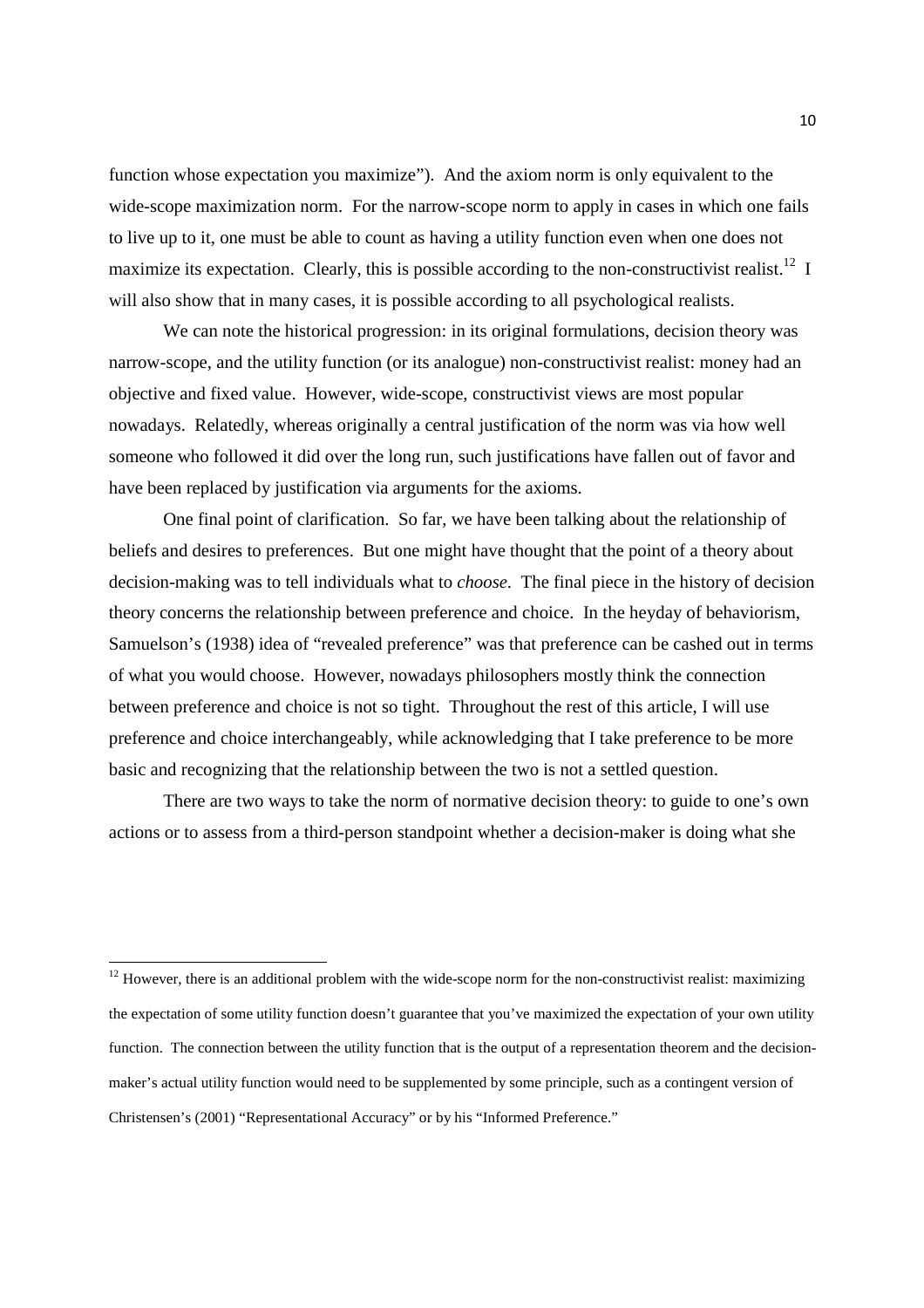ought.<sup>13</sup> Having explained the norm of normative decision theory, I now turn to the question of what sort of "ought" it is supposed to correspond to.

# **3. Rationality**

Decision theory is supposed to be a theory of rationality; but what concept of rationality does it analyze? Decision theory is sometimes said to be a theory of *instrumental* rationality – of taking the means to one's ends – and sometimes said to be a theory of *consistency*. But it is far from obvious that instrumental rationality and consistency are equivalent. So it is worth spending time on what each is supposed to mean and how EU theory is supposed to analyze each; and in what sense instrumental rationality and consistency come to the same thing.

Let us begin with instrumental rationality and with something else that is frequently said about decision theory: that it is "Humean." Hume distinguished sharply between reason and the passions and said that reason is concerned with abstract reasoning and with cause and effect, and while a belief can be contrary to reason, a passion (or in our terminology, a desire) is an "original existence" and cannot itself be irrational. As his famous dictum goes, "'Tis not contrary to reason to prefer the destruction of the whole world to the scratching of my finger."<sup>14</sup> Hume thinks that although we cannot pass judgment on the ends an individual adopts, we can pass judgment if she chooses means insufficient for her ends. To see how decision theory might be thought to provide this kind of assessment, consider the psychological realist version of the theory in which an individual's utility function corresponds to the strengths of her desires. This way of thinking about the theory gives rise to the natural suggestion that the utility function captures the strength of an agent's desires for various ends, and the dictum to maximize expected utility formalizes the dictum to prefer (or choose) the means to one's ends.

 $14$  Hume (1731: 416).

<sup>&</sup>lt;sup>13</sup> Bermúdez (2009) distinguishes these as two separate uses: what I call using normative decision theory to guide one's own actions he calls the "action-guiding" use, and what I call using normative decision theory for third-person assessment he calls the "normative" use; however, he includes more in the normative use of decision theory than just assessing whether the agent has preferences that conform to the norm of EU theory, such as assessing how well she set up the decision problem and her substantive judgments of desirability.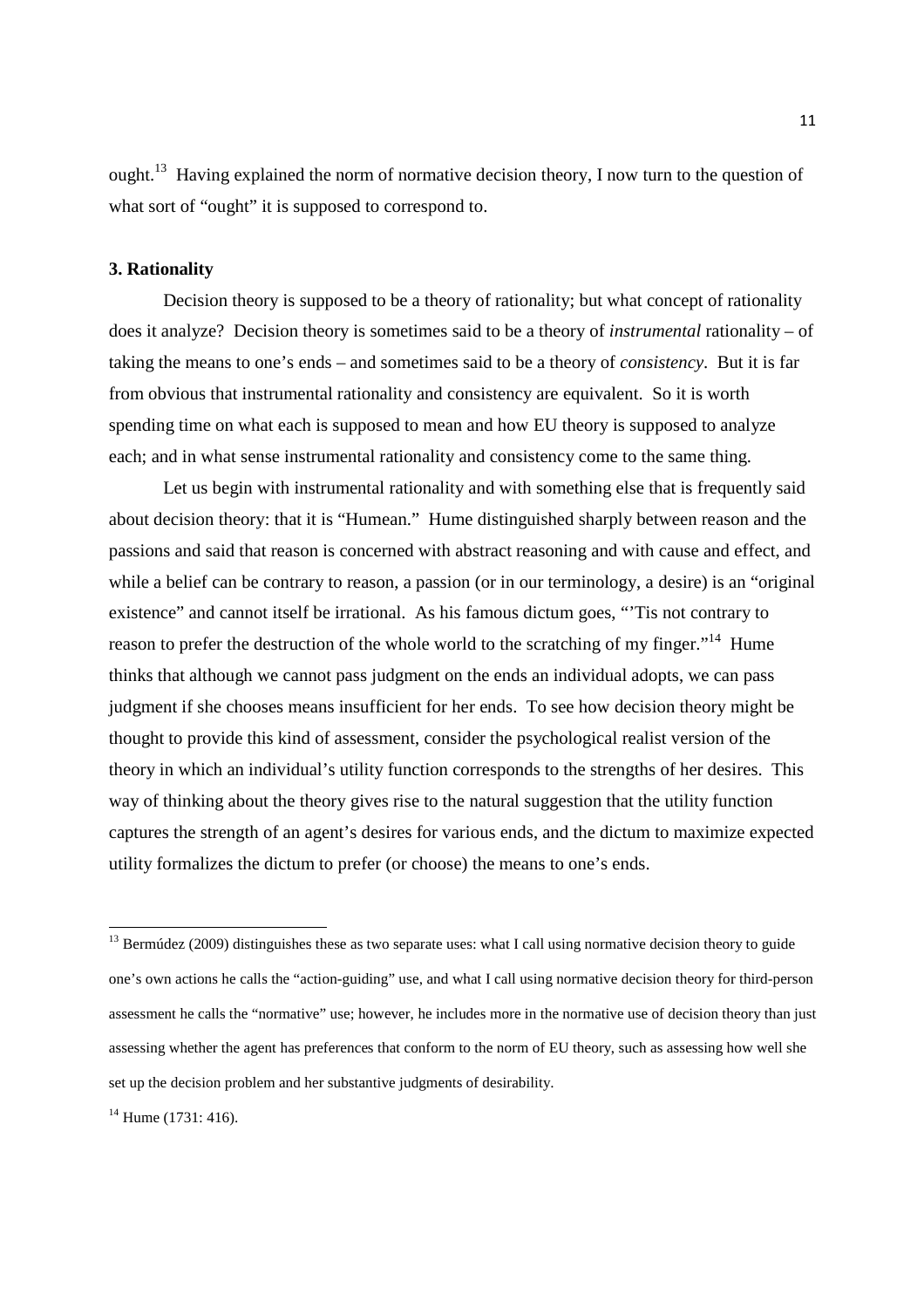The equivalence of preferring the means to one's ends and maximizing expected utility is not purely definitional. True, to prefer the means to one's ends is to prefer the act with the highest *utility*: to prefer the act that leads to the outcome one desires most strongly. However, in the situations we are concerned with, it is not clear which act will lead to which outcome – one only knows that an act will lead to a particular outcome if a particular state obtains – so one cannot simply pick the act that will lead to the more preferred outcome. Therefore, there is a real philosophical question about what preferring the means to your ends requires in these situations. EU theory answers this substantive question by claiming that you ought to maximize the *expectation* of the utility function relative to your *subjective* probability function. So if we cash out EU theory in the means-ends idiom, it requires you not precisely to prefer the means to your ends, but to prefer the means that will, *on average and by your own lights*, lead to your ends. It also requires that you *have* a consistent subjective probability function and that the structure of desires is such that a number can be assigned to each outcome. So it makes demands on three kinds of entities: beliefs, desires, and preferences given these. This formulation of the maximization norm is compatible with both the narrow-scope and the wide-scope reading: if in concert with Hume's position we think that desires cannot be changed by reason, there will be only one way to fulfill this requirement; but if we think that the agent might decide to alter her desires, there will be multiple ways to fulfill this requirement.

A more modern formulation of the idea that decision theory precisifies what it is to take the means to one's ends is that decision theory is *consequentialist*. This is to say that it is a principle of decision theory that acts must be valued only by their consequences. An important justification of the norm of EU theory as the unique consequentialist norm, and a justification that formalists and psychological realists can both avail themselves of, comes from Hammond (1988). Hammond considers sequential decision problems (decision problems in "extensive" form rather than "normal" form), where decision-makers are not choosing only once but instead can revise their plan of action as new information comes in. He argues that the assumption that decision-makers value acts only for their consequences, when cashed out in terms of some seemingly plausible principles about sequential choice, entails the substantive axioms of EU theory. $15$ 

<sup>&</sup>lt;sup>15</sup> For further discussion of this type of argument, see Seidenfeld (1988), McClennen (1990), and Levi (1991).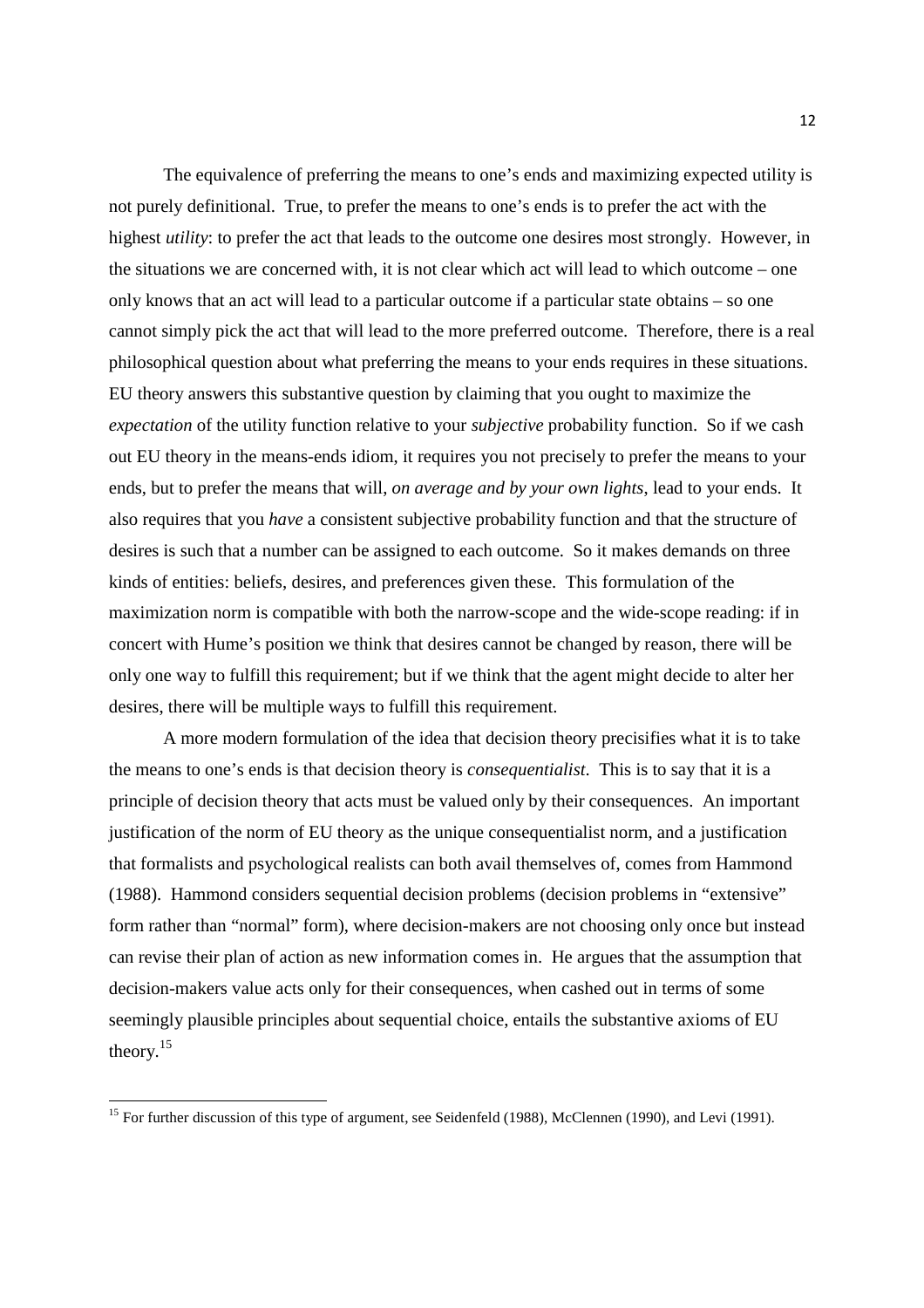Even in the case of choice at a time, I think we can think of the axioms as trying to formalize necessary conditions to preferring the means to one's ends. I don't have space to pursue the suggestion here, but here is one example of what I have in mind. Consider the requirement of state-wise dominance, which says roughly that if act *f* is weakly preferred to act *g* in every state, and strictly preferred in some state that has positive probability, then you ought to strictly prefer *f* to *g* (this is a necessary condition of being representable as an EU maximizer). One plausible way to state what's wrong with someone whose preferences don't conform to this requirement is that they fail to prefer what they believe is superior in terms of satisfying their preferences, or they fail to connect their preferences about means to their preferences about ends. Not all of the axioms can be straightforwardly argued for in this way, but this can be a helpful way to think about the relationship of the axioms to instrumental rationality.

Thus, normative EU theory may be supported by arguments to the effect that the maximization norm or the axiom norm spell out instrumental rationality (leaving aside whether these arguments are ultimately successful). The other notion of rationality that decision theory is often described as analyzing is *consistency*, and it seems that the axiom formulation of the norm coheres well with this. To understand why, it is helpful to consider the related idea that logic analyzes what it is to have consistent binary beliefs. There are two important standards at work in binary belief. First, an agent ought (roughly) to believe what is reasonable to believe, given her evidence. This is a requirement about the substance of her beliefs, or about the content of her beliefs vis-à-vis her evidence or what the world is like. Second, an agent's beliefs ought to be consistent with one another in the sense elucidated by logic. This is a requirement about the structure of her beliefs, or about the content of her beliefs vis-à-vis the content of her other beliefs. This isn't to say that everyone holds that agents must be logically perfect or omniscient, or that everyone holds that there is an external standard of adherence to the evidence, but the point is that these are two different kinds of norms and we can separately ask the questions of whether a believer conforms to each.

Similarly, in evaluating preferences over acts, there are two questions we might ask: whether an agent's preferences are reasonable, and whether they are consistent. Here, the axioms of decision theory are supposed to play a parallel role that the axioms of logic play in beliefs: without regard to the content of an agent's preferences, we can tell whether they obey the axioms. So just as the axioms of logic are supposed to spell out what it is to have consistent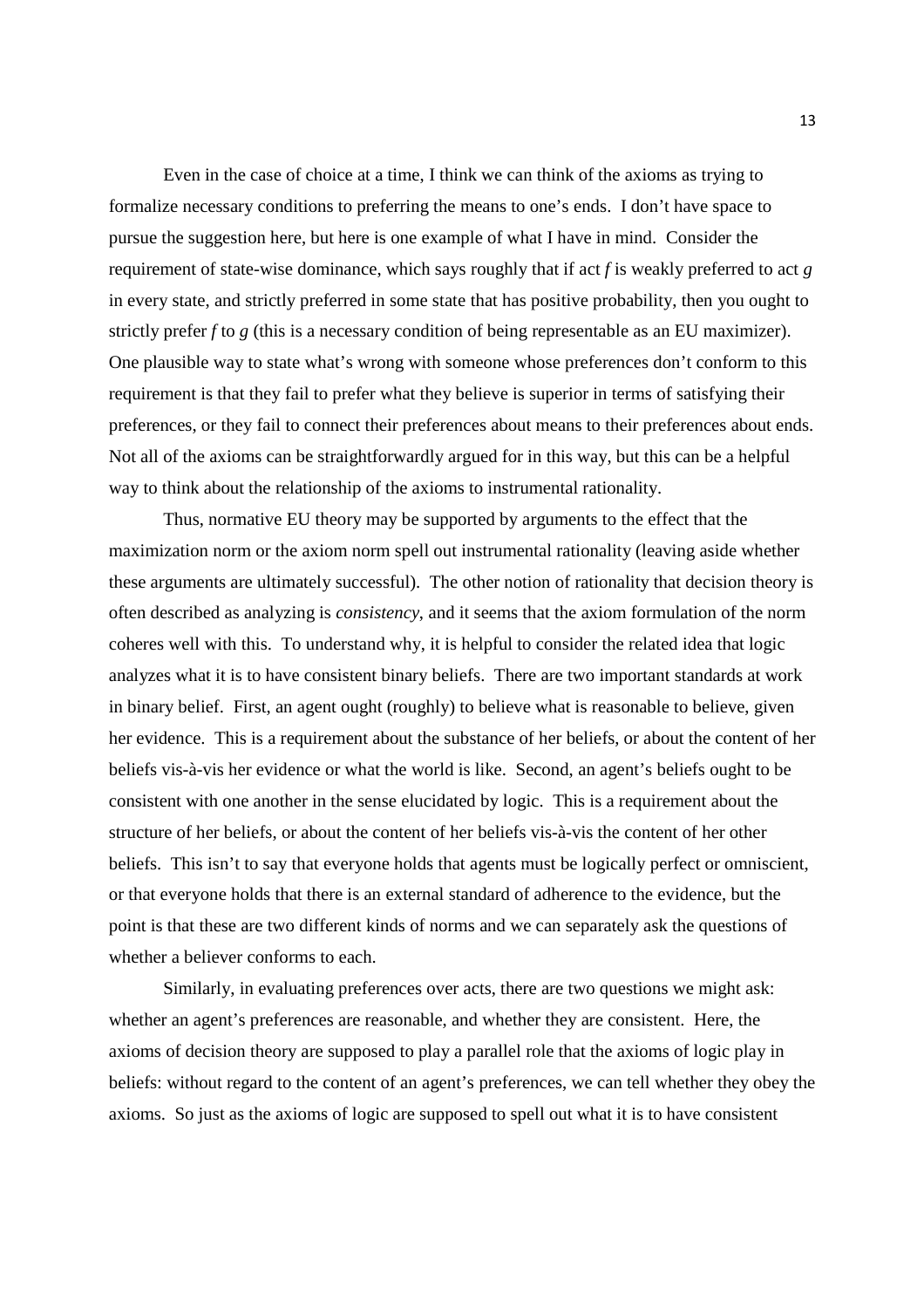binary beliefs, so too are the axioms of decision theory supposed to spell out what it is to have consistent preferences.

There are several ways in which it might be argued that the axioms correctly spell out what it is to have consistent preferences.<sup>16</sup> One classic argument purports to show that violating one or more of them implies that you will be the subject of a "money pump," a situation in which you will find a series or set of trades favorable but will disprefer the entire package, usually because taking all of them results in sure monetary loss for you.<sup>17</sup> This amounts to valuing the same thing differently under different descriptions – as individual trades on the one hand and as a package on the other – and is thought to be an internal defect rather than a practical liability.<sup>18</sup> A different argument, due to Peter Wakker (1988), purports to show that violating one of the axioms will entail that you will avoid certain cost-free information.

What I want to propose is that consistency of preferences is an amalgamation of consistency in three different kinds of entities: consistency in preferences over outcomes, consistency in preferences about which event to bet on, and consistency in the relationship between these two kinds of preferences and preferences over acts.<sup>19</sup> Or, psychological realists might say: consistency in desires, consistency in beliefs, and consistency in connecting these two things to preferences. Aside from the fact that adhering to the axioms does produce three separate functions (a utility function of outcomes, a probability function of states, and an expectational utility function of acts), which is not decisive, I offer two considerations in favor of this proposal. First, arguments for each of the axioms can focus more or less on each of these kinds of consistency. For example, an argument that transitivity is a rational requirement doesn't need to say anything about beliefs or probability functions. Second, a weaker set of axioms than

<sup>&</sup>lt;sup>16</sup> Not all philosophers think that *arguing* for this conclusion is the right way to proceed. For example, Patrick Maher (1993: 62, 83) suggests that no knock-down intuitive argument can be given in favor of EU theory, but that we can justify it by the fruits it produces.

<sup>&</sup>lt;sup>17</sup> Original versions of this argument are due to Ramsey (1926) and de Finetti (1937).

<sup>&</sup>lt;sup>18</sup> See Christensen (1991), although he is mostly concerned with this type of argument as it relates to the subjective probability function.

 $19$  By a preference to bet on E rather than F, I mean a preference to receive a favored outcome on E rather than to receive that outcome on F.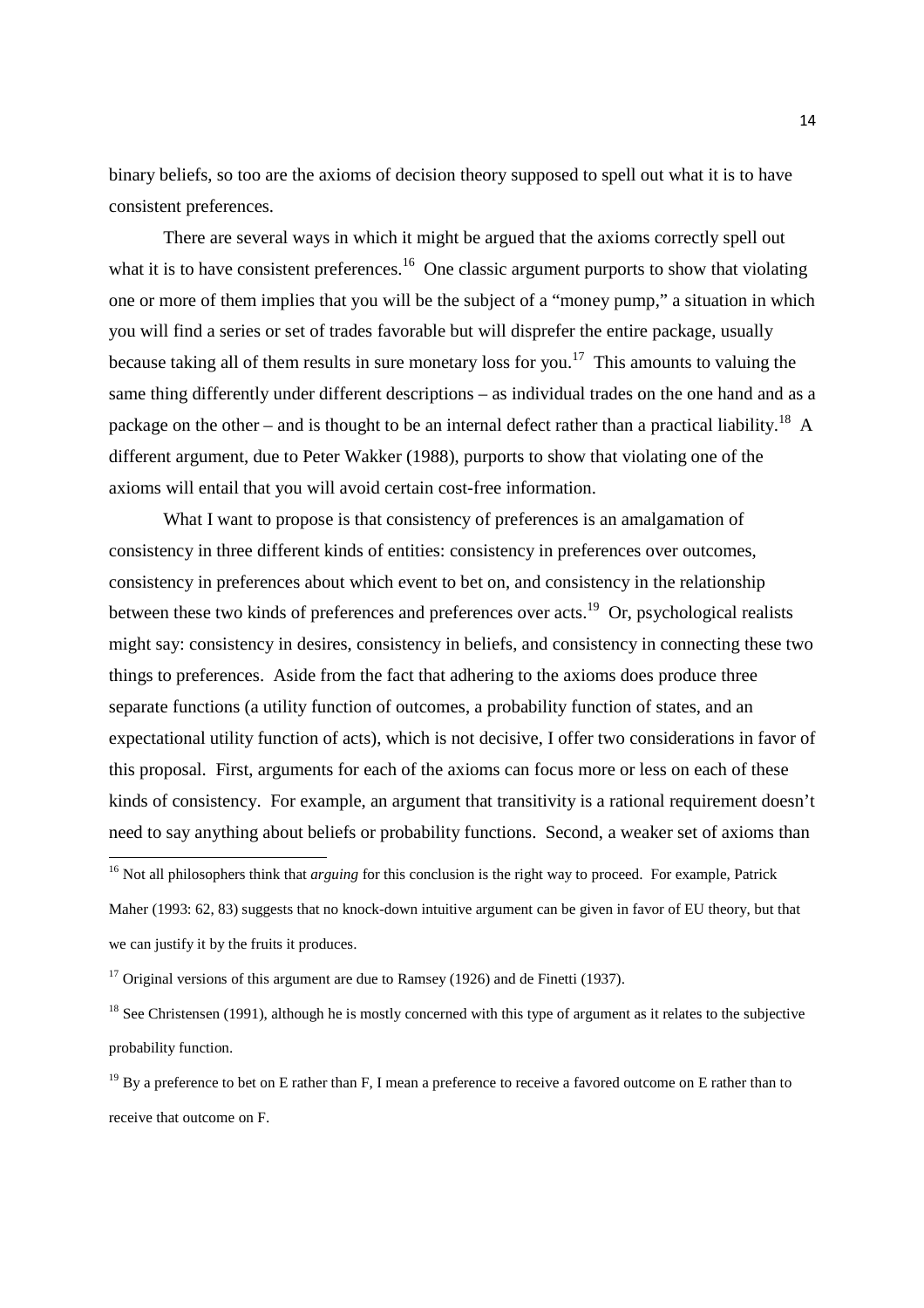those of EU theory will produce a consistent probability function without a utility function relative to which the agent maximizes EU; and a weaker set of axioms than those of EU theory will produce a utility function of outcomes without a probability function relative to which the agent maximizes EU; and a weaker set of axioms than those of EU theory will produce a utility function and a probability function relative to which an agent maximizes something other than  $EU<sup>20</sup>$  Therefore, even if the justifications of each of the axioms are not separable into those based on each of the three kinds of consistency, the kinds of consistency are formally separable. And here is a difference, then, between logic and decision theory: logical consistency is an irreducible notion, whereas decision-theoretic consistency is a matter of being consistent in three different ways.<sup>21</sup>

Here, then, are the ways in which instrumental rationality and consistency are related. First, and most obviously, there are arguments that each is analyzed by EU theory; if these arguments are correct, then instrumental rationality and consistency come to the same thing. Second, given that consistency appears to involve consistency in the three kinds of entities instrumental rationality is concerned with, consistency in preferences can be seen as an internal

 $20$  For an axiomatization of a theory that yields a probability function for a certain kind of non-EU maximizer, see Machina and Schmeidler (1992). For an axiomatization of a theory that yields a utility function for an agent who lacks a subjective (additive) probability function, see Gilboa (1987), or any non-expected utility theory that uses subjective decision weights that do not necessarily constitute a probability function. For an axiomatization of a theory that yields a utility and probability function relative to which an agent maximizes a different functional, see Buchak (forthcoming).

 $21$  Note, however, that for non-constructive realists, there could be a case in which two of these things are inconsistent in the right way but preferences are still consistent. See Zynda (2000: 51-60), who provides an example of an agent whose beliefs are not governed by the probability calculus and whose norm is not expected utility maximization relative to his beliefs, but who has the same preferences as someone who maximizes EU relative to a probability function.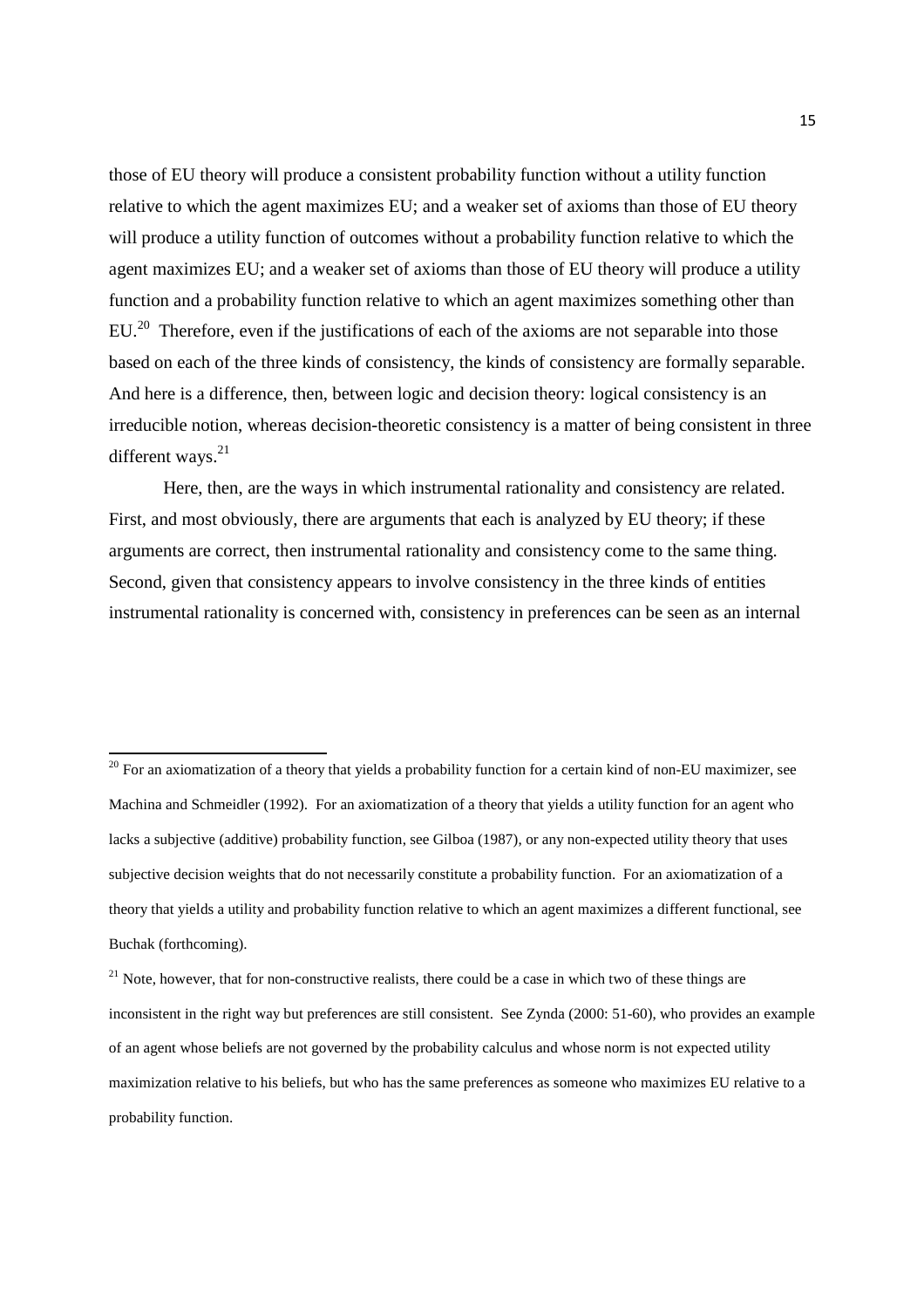check on whether one really prefers the means to one's ends relative to a set of consistent beliefs and desires.<sup>22</sup>

It was noted that even if binary beliefs are consistent, we might ask the further question of whether they are reasonable. Can a similar question be applied to preferences? Given that consistency applies to three entities, the question of reasonableness can also be separated into three questions: whether the subjective probability function is reasonable, whether the utility function is reasonable, and whether one's norm is reasonable. The reasonableness question for subjective probability is an analogue of that for binary beliefs: are you in fact apportioning your beliefs to the evidence? For the formalist, the reasonableness question for utility, if it makes sense at all, will really be about preferences. But for the psychological realist, the reasonableness question for utility might be asked in different ways: whether the strength of your desires in fact tracks what would satisfy you, or whether they in fact track the good. In EU theory, there is only one norm consistent with taking the means to your ends – maximize expected utility – so the reasonableness question appears irrelevant; however, with the introduction of alternatives to EU theory, we might pose the question, and I will discuss this in section eight.

## **4. Interpretive Decision Theory**

 $\overline{a}$ 

The major historical developments in normative decision theory mostly came from considering the question of what we ought to do. By contrast, another strand of decision theory was moved forward by philosophical questions about mental states and their relationship to action.

<sup>22</sup> Compare to Niko Kolodny's proposal that wide-scope requirements of formal coherence as such may be reducible to narrow-scope requirements of reason. The "error theory" in Kolodny (2007) proposes that inconsistency in beliefs reveals that one is not adopting, on some proposition, the belief that reason requires; and the error theory in Kolodny (2008) proposes that inconsistency in intentions reveals that one is not adopting the intention that reason requires. Direct application of Kolodny's proposal to the discussion here is complicated by the fact that some might see the maximization norm as wide-scope and some as narrow-scope. But those who see it as narrow-scope may take a Kolodny-inspired line and think that consistency of preferences is merely an epiphenomenon of preferring that which you have reason to prefer, given your beliefs and desires.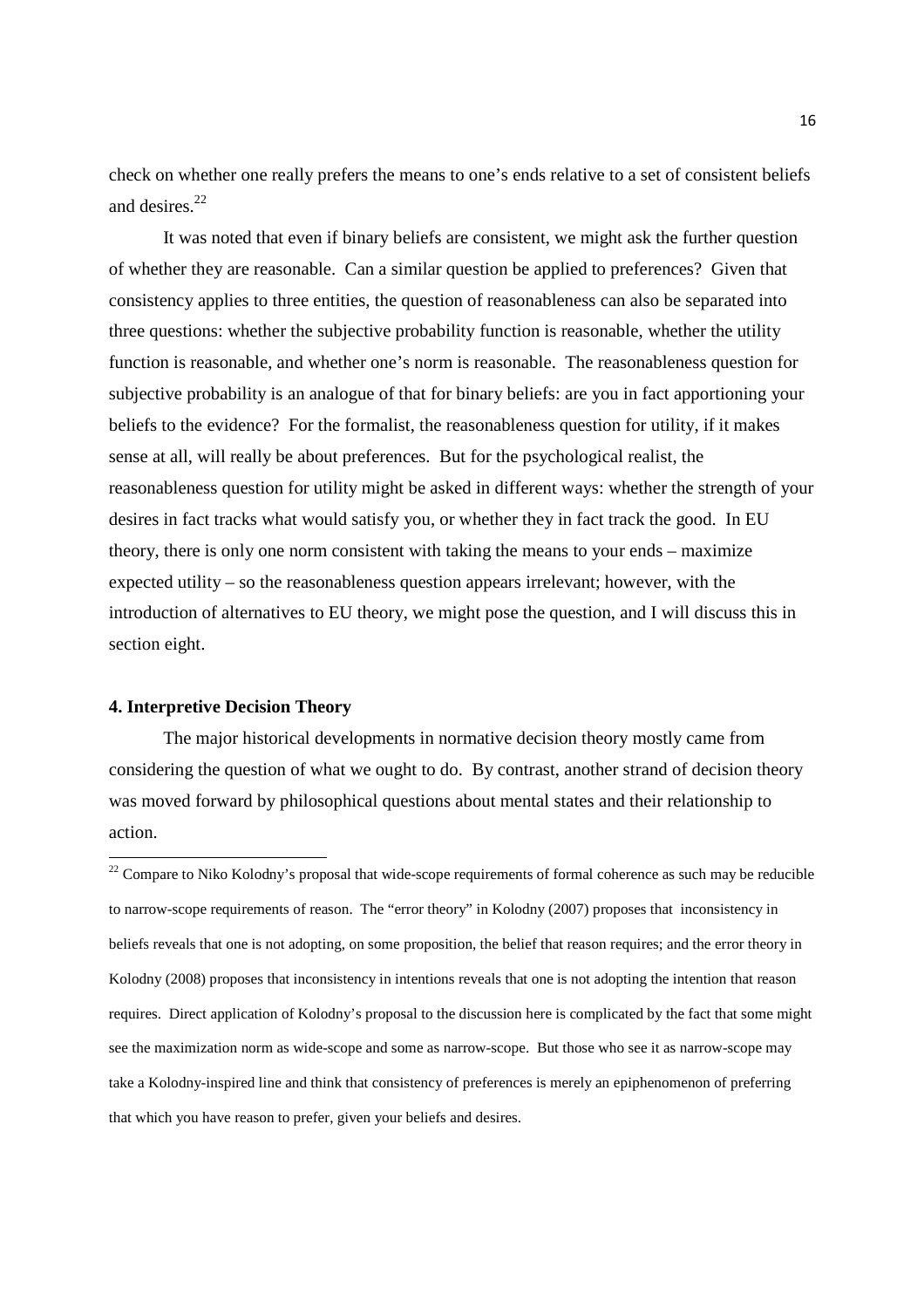In 1926, Frank Ramsey was interested in a precise way to measure degrees of belief, since the prevailing view was that degrees of belief weren't appropriate candidates to use in a philosophical theory unless there was a way to measure them in terms of behavior. Ramsey noted that since degrees of belief are the basis of action, we can measure the degree of a belief by the extent to which the individual would act on the belief in hypothetical circumstances. Ramsey created a method whereby a subject's preferences in hypothetical choice situations are elicited and her degrees of belief (subjective probabilities) are inferred through these, without knowing her values ahead of time. For example, suppose a subject prefers getting a certain prize to not getting that prize, and suppose she is neutral about seeing the heads side of a coin or the tails side of a coin. Then if she is indifferent between the gamble on which she receives the prize if the coin lands heads and the gamble on which she receives the prize if the coin lands tails, it can be inferred that she believes to equal degree that the coin will land heads as that it will land tails, i.e., she believes each to degree 0.5. If she prefers getting the prize on the heads side, it can be inferred that she assigns a greater degree of belief to heads than to tails.

Generalizing the insight that both beliefs and values can be elicited through preferences, Ramsey presented a representation theorem. Ramsey's theorem was a precursor to Savage's, and like Savage's theorem, Ramsey's connects preferences to a probability function and a value function, both subjective. Thus, like the normative decision theorists that came after him, Ramsey saw that maximizing expected utility with respect to one's personal probability and utility functions is equivalent to having preferences that conform to certain structural requirements. However, Ramsey was not interested in using the equivalence to reformulate the maximization norm as a norm about preferences. Rather, he *assumed* that preferences *do* conform to the axioms, and used the equivalence to discover facts about the agent's beliefs and desires.

Related to Ramsey's question of how to measure beliefs is the more general question of attributing mental states to individuals on the basis of their actions. Donald Davidson (1973) coined the term "radical interpretation" (a play on W.V.O. Quine's "radical translation") to refer to the process of interpreting a speaker's beliefs, desires, and meanings from her behavior. For Davidson, this process is constrained by certain rules, among them a principle about the relationship between beliefs and desires on the one hand and actions on the other, which, as David Lewis (1974) made explicit, can be formalized using expected utility theory. Lewis's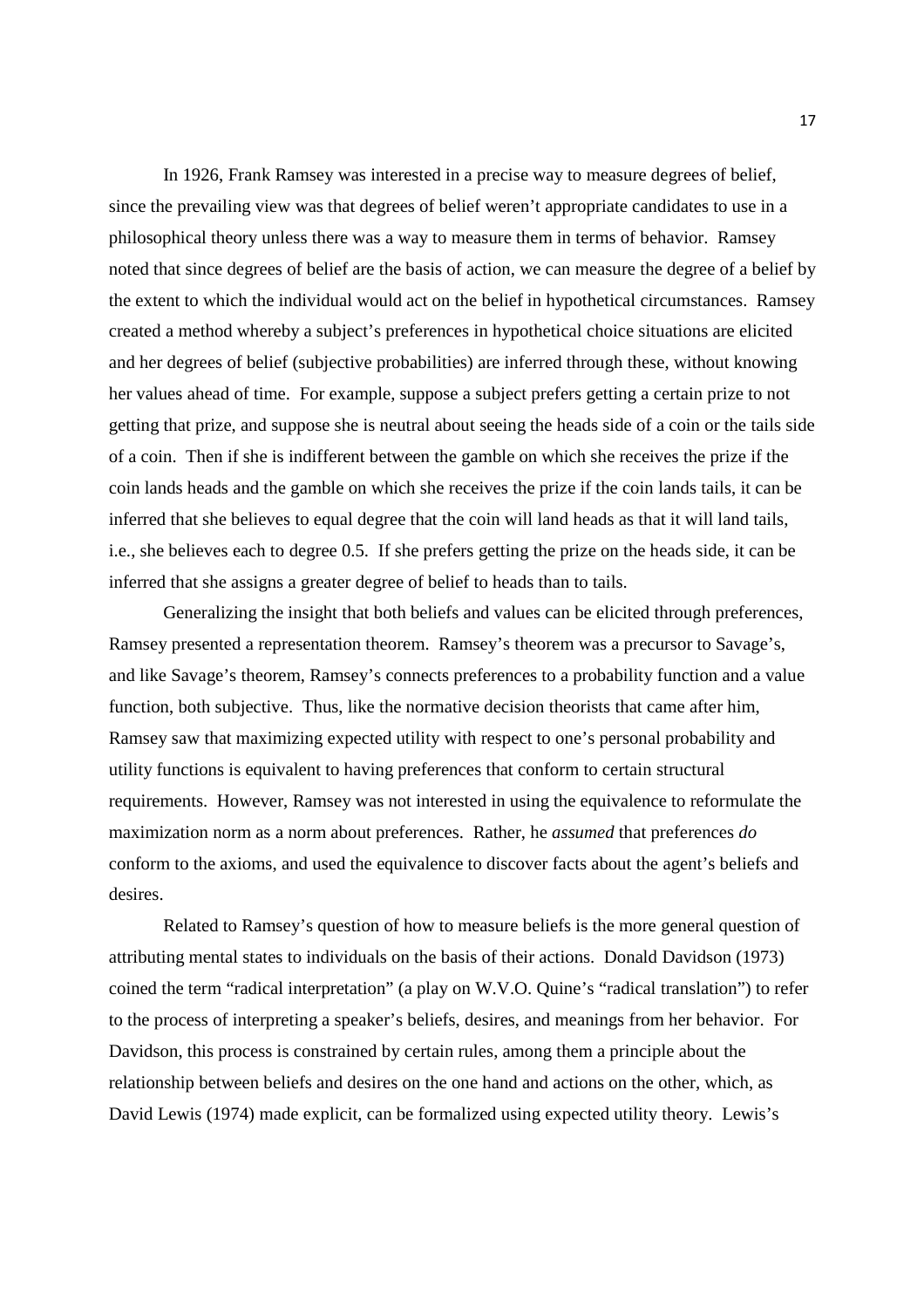formulation of the "Rationalization Principle" is precisely that rational agents act so as to maximize their expectation given their beliefs and desires. Thus, Ramsey's insight became a part of a more general theory about interpreting others. For theorists who make use of EU theory to interpret agents, maximizing EU is constitutive of (rational) action; indeed, Lewis (1974: 335) claims that the Rationalization Principle has a status akin to analyticity.

An immediate tension arises between the following three facts. First, for interpretive theorists, anyone who cannot be interpreted via the Rationalization Principle will count as unintelligible. Second, actual human beings are supposed to be intelligible; after all, the point of the project is to formalize how we make sense of another person. Third, actual human beings appear to violate EU theory; otherwise, the normative theory wouldn't identify an interesting norm.

One line to take here is to retain the assumption that it is analytic that agents maximize EU, and to explain away the apparent violations. We will see a strategy for doing this in the next section, but I will argue there that adopting this strategy in such a way as to imply that EU maximization cannot be violated leads to uninformative 'interpretations.' A more promising line starts from the observation that when we try to make sense of another person's preferences, we are trying to make sense of them as a whole, not of each considered in isolation. Consider an agent whose preferences mostly conform to the theory but fail to in a few particular instances, for example, an individual who generally gets up at 7 AM to go for a run but occasionally oversleeps her alarm. We would say that she prefers to exercise in the morning. Or consider an individual who generally brings an umbrella when the chance of rain is reported as at least 50%, but one time leaves it at home when she thinks it is almost certain to rain. We would say that she considers the burden of carrying around an umbrella only moderate in comparison to how much she does not like to get wet. In general, if a large set of an individual's preferences cohere, the natural thing to say is that she has the beliefs and desires expressed by those preferences but that her preferences occasionally fail to match up with her beliefs and desires, perhaps because she is on occasion careless or confused or weak of will.

This suggests what interpretive theorists ought to do in the case of non-ideal agents: take an agent's actual preferences, consider the closest "ideal" set of preferences – the closest set of preferences that do conform to the axioms – and infer the agent's beliefs and desires from these. Thus the theorist will interpret the agent as being as close to ideally rational as possible: we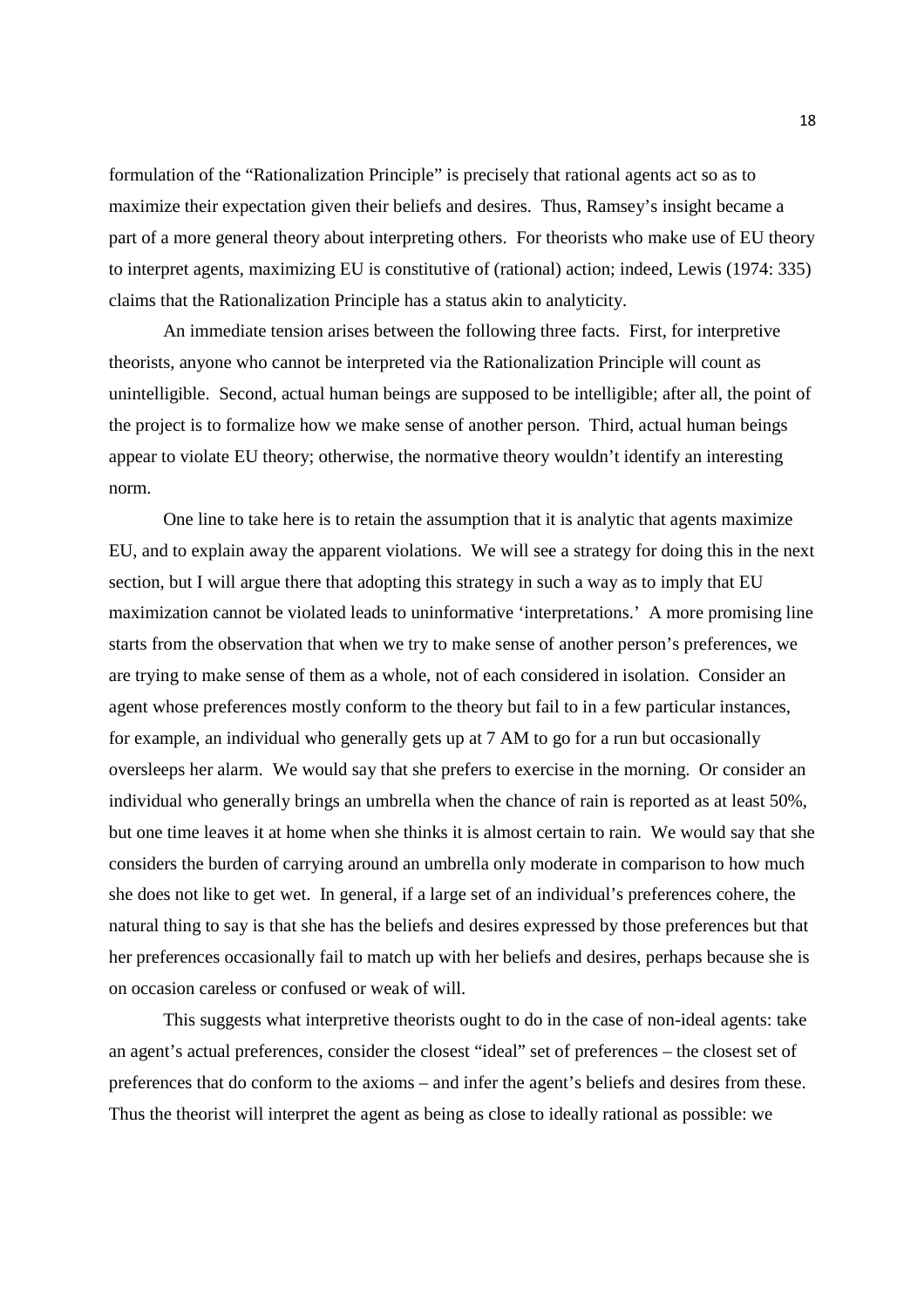might say, as maximizing expected utility in general, but as occasionally failing to do so. Furthermore, this allows us to interpret the agent as failing to maximize the expectation of her utility function on occasion – that is, as *having* desires on this occasion but failing to prefer in accordance with them – precisely because her obeying the axioms in a large set of her preferences or having a closest ideal counterpart points to a utility function that is genuinely hers. I note that "closest" here might be cashed out either as differing least from the agent's actual preferences, or as preserving the values that the agent would endorse in a clear-headed frame of mind, or as best according with other facts about her psychology, such as her utterances. I also note that in some cases there will be no close counterpart, and it will be precisely these cases in which the interpretive theorist will count the agent as unintelligible, as not intentionally acting.

There is one problem with this method, however. It does not allow us to interpret an agent as having genuinely inconsistent beliefs or desires, only as failing to have preferences that accord with them on occasion. While I don't have space to fully explore the possibilities here, there seem to me to be several options. First, and perhaps less plausibly, an interpretive theorist might postulate that an individual "really" has a coherent set of beliefs and desires, though these aren't always correctly translated into preferences. Second, one might postulate that an agent's degree of belief in a proposition is derived from (the closest ideal set to) some privileged set of preferences; for example, as many propose, that  $p(E)$  is derived from the bets in small amounts of money one is willing to make on *E*. And similarly, perhaps, for desire, although it is harder to say what the privileged set might be. Finally, if some of one's preferences cluster towards one ideal counterpart and some towards another, along a natural division, and we could postulate that the agent is of two minds in a very particular way.

Decision theory appears in philosophy in two different strands. The normative theorist is interested in what your preferences ought to be given your beliefs and desires or given other of your preferences. Adopting EU maximization or conformity to the axioms as the correct norm, she says that you ought to prefer that which maximizes expected utility, and she is interested in which acts would do so; or she says that you ought to have consistent preferences, and is interested in which sets of preferences are consistent. The interpretive theorist is interested in discovering what your beliefs and desires are from your preferences. Adopting EU maximization or conformity to the axioms as the correct principle of interpretation, she says that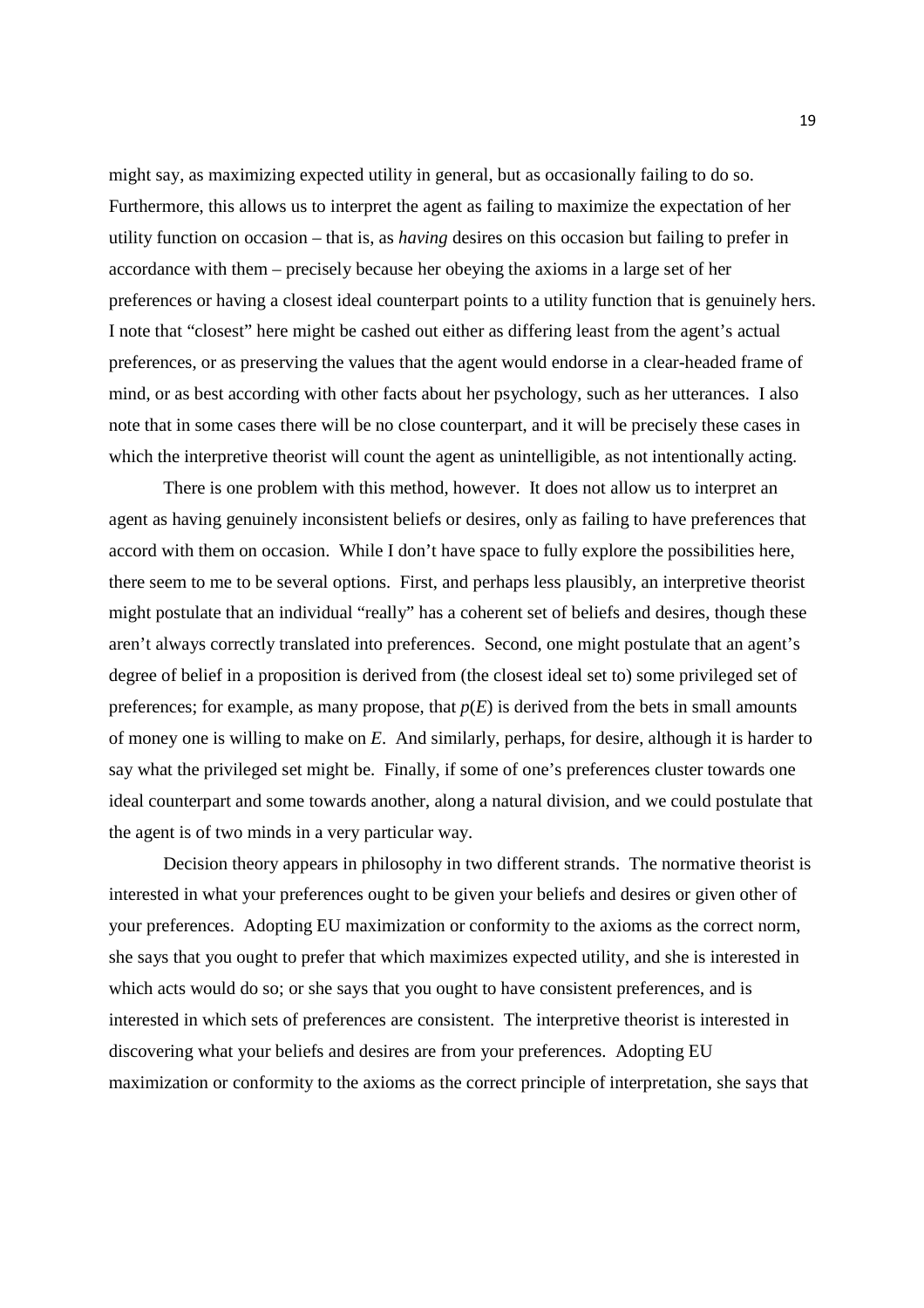you do (approximately) maximize expected utility or have consistent preferences, and she is interested in what beliefs and desires make it the case that you do so.

When thus described, we can see that rationality plays a different role in each use of the theory: the interpretive theorist takes it as an *assumption* that individuals are rational in the decision-theoretic sense, and the normative theorist takes decision theory as a way to *answer* the question of whether individuals are rational. Although on the face of it this makes it seem that the two uses are in tension, I have proposed that on the best way to make sense of the interpretive project, the concept of rationality that is meant to be analyzed by EU theory is importantly different in the two projects. Specifically, the rationality norm of the normative project is "strong" in that normative theorists are interested in whether *all* of the individual's preferences adhere to it, and the rationality assumption in the interpretive project is "weak" in that interpretive theorists make the assumption that an agent more-or-less follows it but not the stronger assumption that she follows it exactly and always.

#### **5. Outcome Descriptions**

A lot has been made so far of the fact that by connecting preferences to subjective utility and probability functions, we can discover how much an agent values outcomes and how likely she takes various states to be. But one issue that has not yet been remarked upon is that just as how the agent values the outcomes and views the world are not intrinsic features of any situation she faces, neither is how the agent conceptualizes the outcomes.

An illustrative example is due to John Broome (1991: 100-101). Maurice is offered choices between various activities. If the choice is between going sightseeing in Rome and going mountaineering, Maurice prefers to go sightseeing, because mountaineering frightens him. If the choice is between staying home and going sightseeing, he prefers to stay home, because Rome bores him. However, if the choice is between mountaineering and staying home, he prefers to go mountaineering, because he doesn't want to be cowardly.

If we consider Maurice's preferences among Rome, home, and mountaineering, they appear to be intransitive: he prefers Rome to mountaineering, home to Rome, and mountaineering to home. Given that transitivity is necessary for EU maximization, the interpretive theorist is unable to make sense of him given the preferences as stated; but his motivation is perfectly comprehensible (we've just described it). In addition, the normative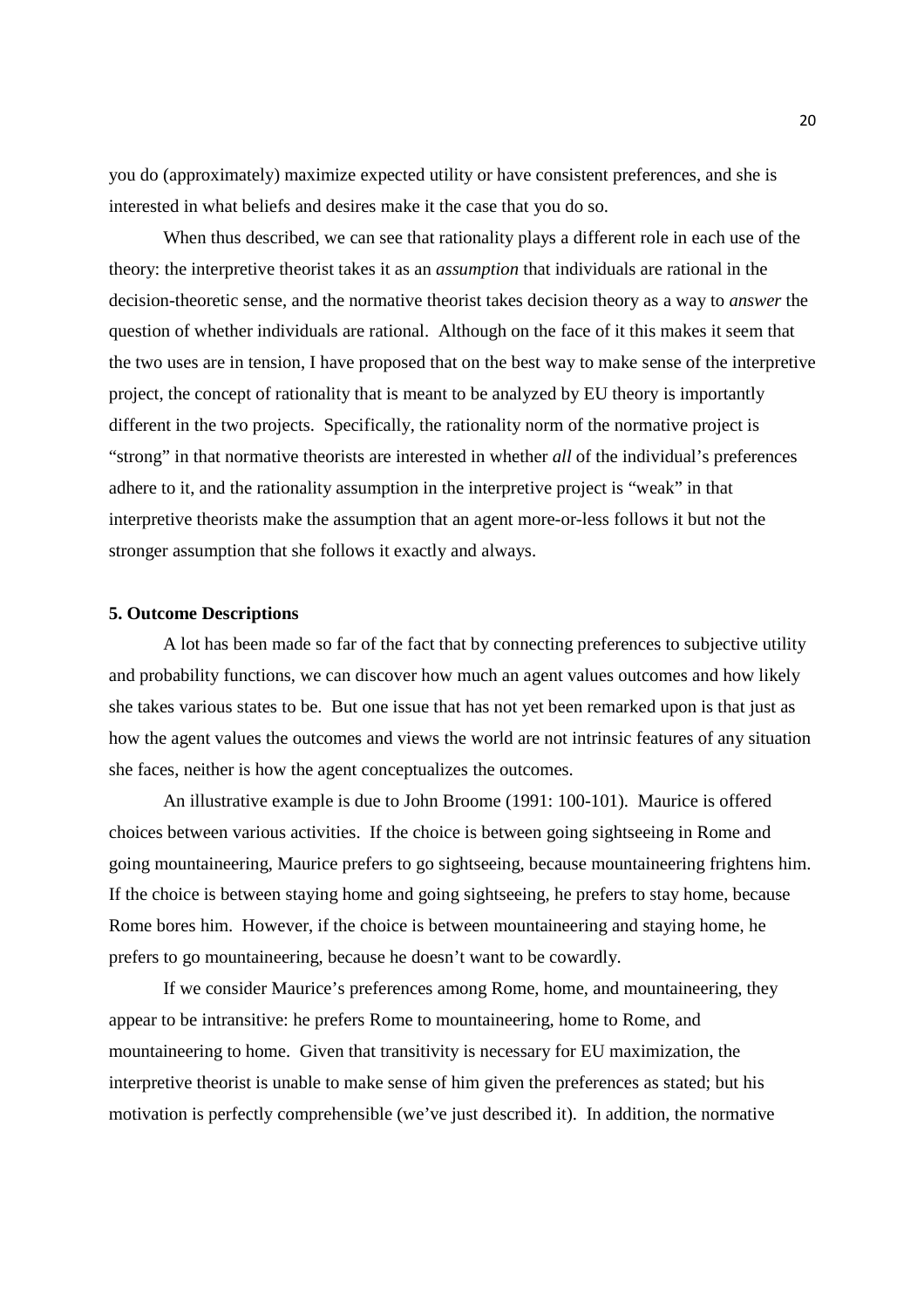theorist must automatically count Maurice's preferences as irrational, without considering whether his reasons for them make sense; but it is not clear – at least not without further argument – that there really is anything wrong with his preferences.

Here is what each theorist ought to be able to say: for Maurice, choosing mountaineering when the alternative is going to Rome is different from choosing mountaineering when the alternative is staying home. Therefore, there are really (at least) four options involved in this decision problem: Rome, home-when-the-alternative-is-Rome, home-when-the-alternative-ismountaineering, and mountaineering. And Maurice's preferences among these options are not, so far as we know, intransitive. The lesson is that insofar as we are concerned with capturing the agent's actual beliefs and desires, we cannot assume that there is a privileged description of outcomes independent of the agent himself. Furthermore, insofar as we are interested in determining whether an agent is genuinely consistent or genuinely prefers the means to his ends, we cannot rule out his caring about certain features of outcomes out of hand. What the agent believes and desires is what we are trying to determine, and that includes what the agent believes about the choices he faces.

Thus, there is an additional "moving piece" in the interpretation of an agent or in a judgment about whether his preferences are rational: how he sees the outcomes. This poses two related challenges. The first is about how to settle on the correct interpretation of the agent's preferences. The second has to do with the extent to which individuating outcomes more finely commits the agent to having preferences in choice situations that could never even in principle be realized, and how we ought to treat these preferences. I will discuss these issues in reverse order.

To illustrate the second problem, notice that it is assumed in decision theory that preferences are complete: for any two options, a decision maker must prefer one to the other or be indifferent. This means that if "home-when-the-alternative-is-Rome" and "home-when-thealternative-is-mountaineering" are to count as options in some of the choice problems described above, the decision-maker must prefer one to the other or be indifferent. But one could never actually face a choice between these two options, by definition. Broome (1991) refers to preferences like these as "non-practical preferences." I will not discuss the metaphysics of these preferences: although there are interesting questions here, they do not obviously bear on the issues this article has been focusing on. But the epistemology of these preferences is important,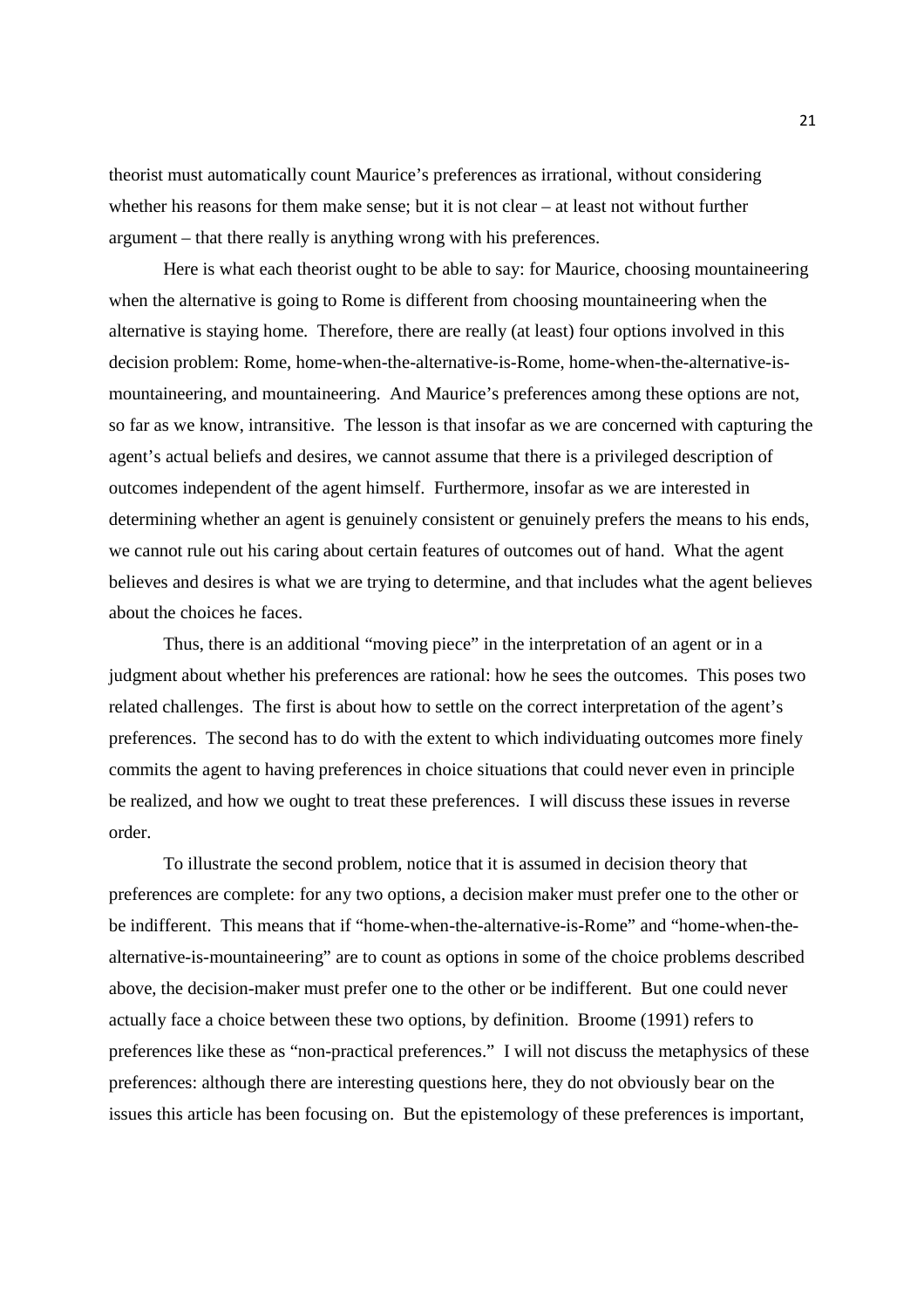because it will make a difference to how we resolve the interpretive problem more generally. There will be a divide among those who think that which of these options an agent prefers is up to the agent, and those who think that which of these options an agent prefers is up to the decision theorist to fill in; and where one falls on this divide will determine how much freedom a decision theorist has to interpret an agent's preferences.

The other problem, then, is how to settle on an interpretation of the agent's preferences. As we've just seen, we cannot allow that the theorist's initial presentation of the outcomes is how the agent sees them. However, if we allow that the agent makes maximally fine distinctions between outcomes, then none of the outcomes will be the subject of more than one practical preference. For example, choosing each outcome in a pair-wise choice always involves rejecting the other alternative. If the agent's non-practical preferences are up to the theorist to fill in, then this will mean that the agent can never fail to maximize expected utility or fail to satisfy the axioms, since no practical preferences will be inconsistent with each other.

If the norm of EU theory were impossible to violate, the normative theory would lose its bite, since it will be trivially true that every agent adheres to the norm. But would this also be a problem for the interpretive EU theorist? Some might say that it wouldn't be; indeed, that EU maximization is trivially satisfied would lend support to the idea that it is a good interpretive assumption that agents *actually* maximize EU. But there are at least two problems with this approach for the interpretive theorist. The first is that we will be unable to tell the difference between when an individual is trying to maximize EU (or follow the axioms) but making a mistake and when she is aiming at something else,  $^{23}$  although perhaps this is okay if it is argued that to act at all is to maximize EU. The second problem is that allowing outcomes to be individuated maximally finely means that 'deriving' an agent's beliefs and desires from her preferences won't be very informative. Her practical preferences in combination with each possible filling out of her non-practical preferences will give rise to a unique (up to positive affine transformation) utility and probability function, by the representation theorems. But there may be many possible fillings out. Therefore, there will be multiple and incompatible ways to interpret her beliefs and desires. And on the level of preferences, knowing what she prefers in one particular context won't tell us anything about what she prefers in an only slightly different

<sup>&</sup>lt;sup>23</sup> See Hurley (1989: 55-83)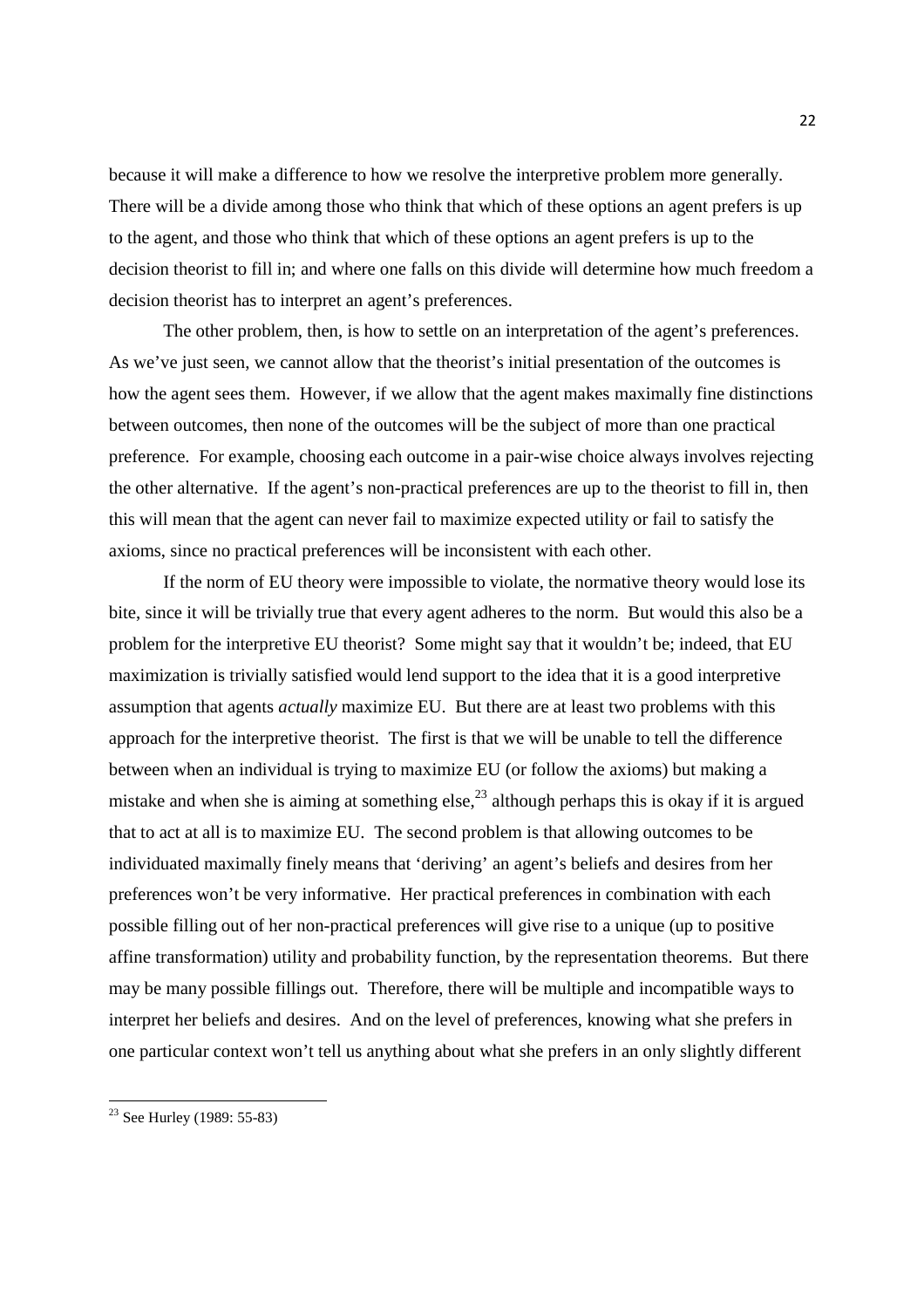context, so we won't get a very robust explanation of her psychology. In either case, the theory is rendered uninformative: we cannot make much sense of what the agent is doing.

Most philosophers accept that either the theorist's ability to individuate outcomes or the theorist's ability to set non-practical preferences must be constrained. To constrain them, one can either introduce a rule about when two outcomes are allowed to count as different, or allow that outcomes can be individuated as finely as possible but introduce a rule about what nonpractical preferences the theorist can interpret the agent as having. For most purposes, these come to the same thing, since refusing to allow that *x* and *y* are different outcomes and requiring that the correct interpretation of the agent makes her indifferent between  $x$  and  $y$  permit the same sets of practical preferences. But there are two very different types of constraining rules that the theorist could introduce (this distinction crosscuts the distinction just mentioned). To see this, consider the following suggested rules:

R1: Outcomes should be distinguished as different if and only if they differ in a way that makes it rational to have a preference between them. (Broome 1991: 103).

R2: Outcomes should be distinguished as different if and only if the agent actually has a preference between them. (Dreier 1996: 260).

R3: Outcomes should be distinguished as different if and only if they differ in regard to properties that are desired or undesired by the agent. (Pettit 2002: 212)

Maurice's preferences can be accommodated by EU theory according to rule R1 only if it is rational for Maurice to care about what option he turns down when he decides to stay at home, according to rule R2 only if he in fact does care about what option he turns down when he decides to stay at home, and according to rule R3 only if turning down an option instantiates a property he in fact cares about.

 Rules R2 and R3 make the possibility of distinguishing outcomes dependent on the agent's internal state, whereas R1 makes this possibility dependent on some objective feature of the agent's situation. Rules like R1 that introduce an external constraint on interpretation might be seen as principles of charity for interpretation: we should interpret an agent as making a distinction only if it is rational to make that distinction. Since these "externalist" rules restrict preferences beyond what the agent herself values, Broome has rightly pointed out that they are against the spirit of Humeanism (Broome 1993). Of course, rules like R2 and R3 can only be applied if the theorist has access to the agent's non-practical preferences or other relevant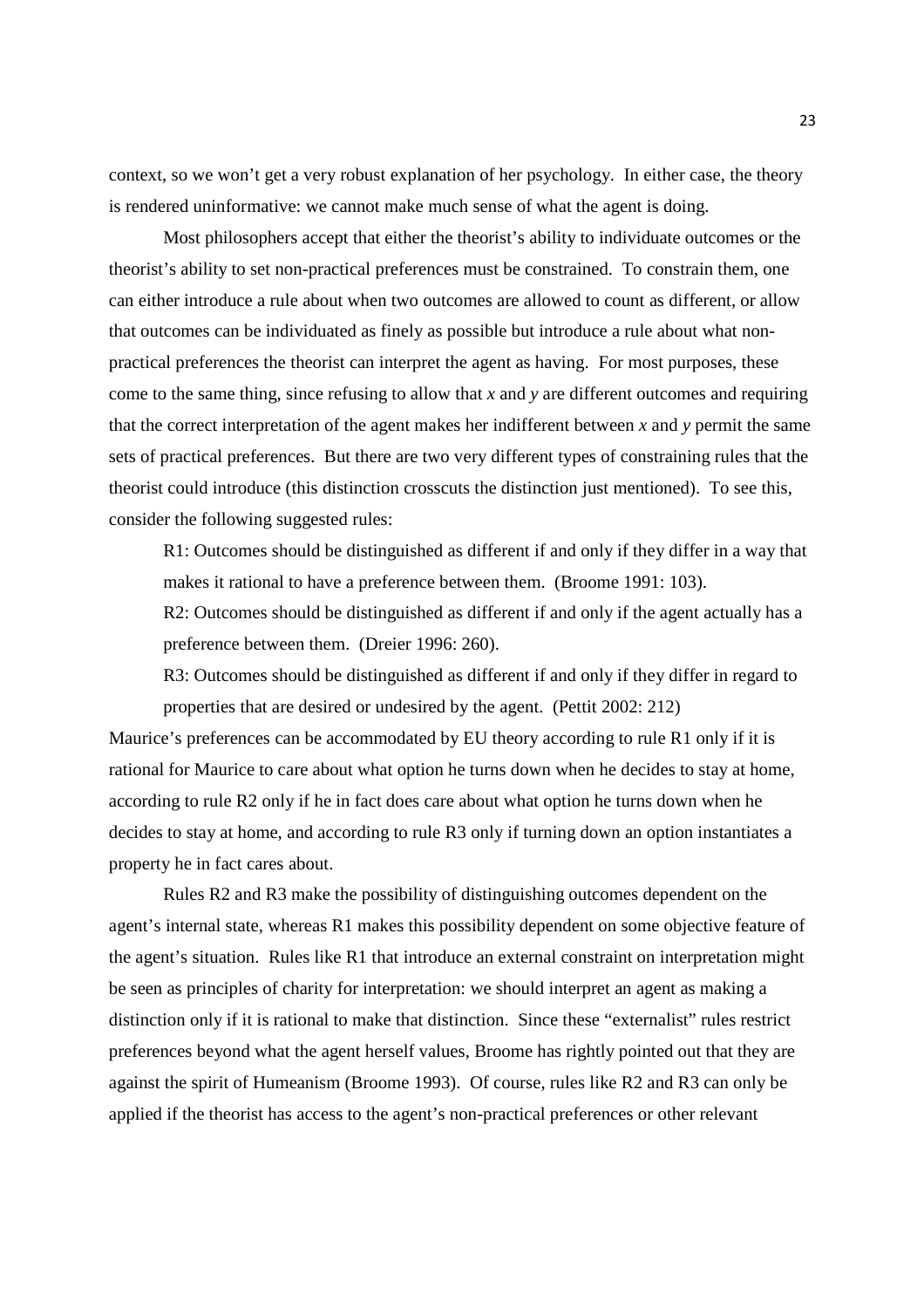properties of her internal state. Therefore, using these "internalist" rules relies on the theorist knowing more about an agent's psychology than the externalist rules do.

 The same strategy can be applied to ensuring that the norm of normative decision theory is not trivial. As long as there is a restriction on when two outcomes can count as different, there will be sets of preferences that violate the norm of EU theory. Which type of rule to adopt will depend on the use to which normative decision theory is being put: if the theorist is using it to assess an agent, whether the theorist can rely on an internalist rule will depend on how much she can know about the agent's internal state, and if the agent is using normative decision theory to guide her own actions, whether she can rely on an internalist rule will depend on how much introspective access she has to her own internal state.

## **6. Descriptive Decision Theory**

Although a third type of decision theory, descriptive decision theory (which sometimes goes by the name "behavioral economics"), is largely the provenance of psychology and economics rather than philosophy, it is important to say something about it both for completeness and to make clear the contrast with interpretive decision theory.

Like interpretive decision theory, descriptive decision theory is interested in describing the behavior of individuals rather than in what they ought to do. However, there is an important difference between the two approaches, which can be seen in how they have responded to findings that actual agents fail in reliable ways to maximize expected utility. Whereas interpretive decision theory has retained EU maximization as the guiding principle of interpretation, and in many cases pushed for a more complex interpretation of outcomes (as described in the previous section), descriptive decision theory has by and large abandoned expected utility maximization as an unrealistic assumption of agents and proposed alternatives.

I do not have space to go into the alternatives to EU theory that descriptive theorists have proposed (see Sugden (2004) and Schmidt (2004) for helpful surveys), but it is worth saying two ways in which these alternatives tend to differ from EU theory. First, while they generally include a function that plays the role of utility and a function that plays the role of probability, they either subject these to different constraints (e.g. the 'probability' function needn't be additive) or else combine them in a non-expectational way. Second, at least one notable alternative, Kahneman and Tversky's (1979) *prospect theory*, posits an "editing phase" during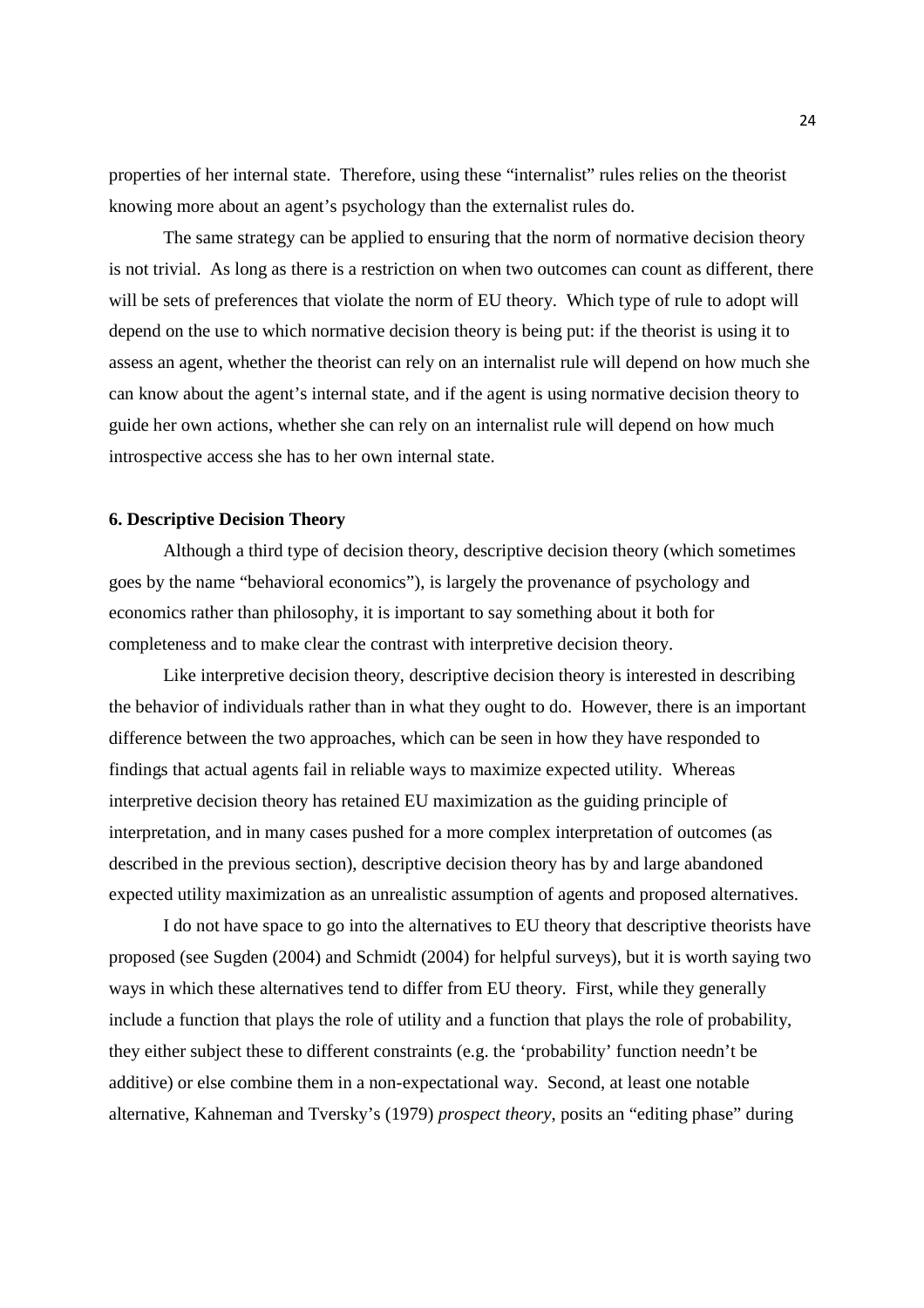which the decision-maker simplifies the alternatives using various heuristics before subjecting them to the maximization schema.

The differing responses of the two types of theorists to purported violation reveals two important differences between the aims of descriptive decision theory and the aims of interpretive decision theory. First, descriptive theorists are generally interested in building parsimonious models of preferences, and they are less concerned than interpretive theorists with interpreting the utility and probability functions as desires and beliefs. Interpretive theorists, by contrast, are primarily interested in extracting desires and beliefs with few or no initial assumptions, including assumptions about how an agent views the outcomes; and in doing so need be only as parsimonious about outcomes as an agent's actual psychology is. Therefore, descriptive decision theorists are more inclined to treat the outcomes (for them, generally, monetary values) as theoretical bedrock, and interpretive decision theorists are more inclined to treat the rationalization principle as theoretical bedrock. It is worth noting that for the same reasons that economists concerned merely with modeling behavior will be uninterested in the interpretive project, formalists will also not be interested in the interpretive project, since for them, there aren't any interesting entities worth discovering.

The other difference, which I will discuss further in the next section, concerns predictable deviation from rationality. Roughly, if agents predictably have preferences against the dictates of rationality, the descriptive theorist will want to include this as part of her model, since it is an accurate characterization of what the agent does, but the interpretive theorist will not, since, recalling the discussion in section four, those preferences do not accurately reflect her beliefs and desires (though predictable deviations may be included somewhere in the theory of action). Interpretive theorists are interested in characterizing the preferences of an idealized version of the agent, and descriptive theorists in those of the actual, non-ideally-rational agent.

We might put these two points succinctly, although this is certainly too coarse: descriptive theorists are concerned with *prediction*, and interpretive theorists are concerned with *explanation* in terms of beliefs and desires and with discovering something about an agent's mental states.<sup>24</sup>

<sup>&</sup>lt;sup>24</sup> I should note that while I separate explanation from prediction, Bermúdez (2009) thinks they ought to be considered a single dimension of decision theory, and thus that the same formal theory must play both roles.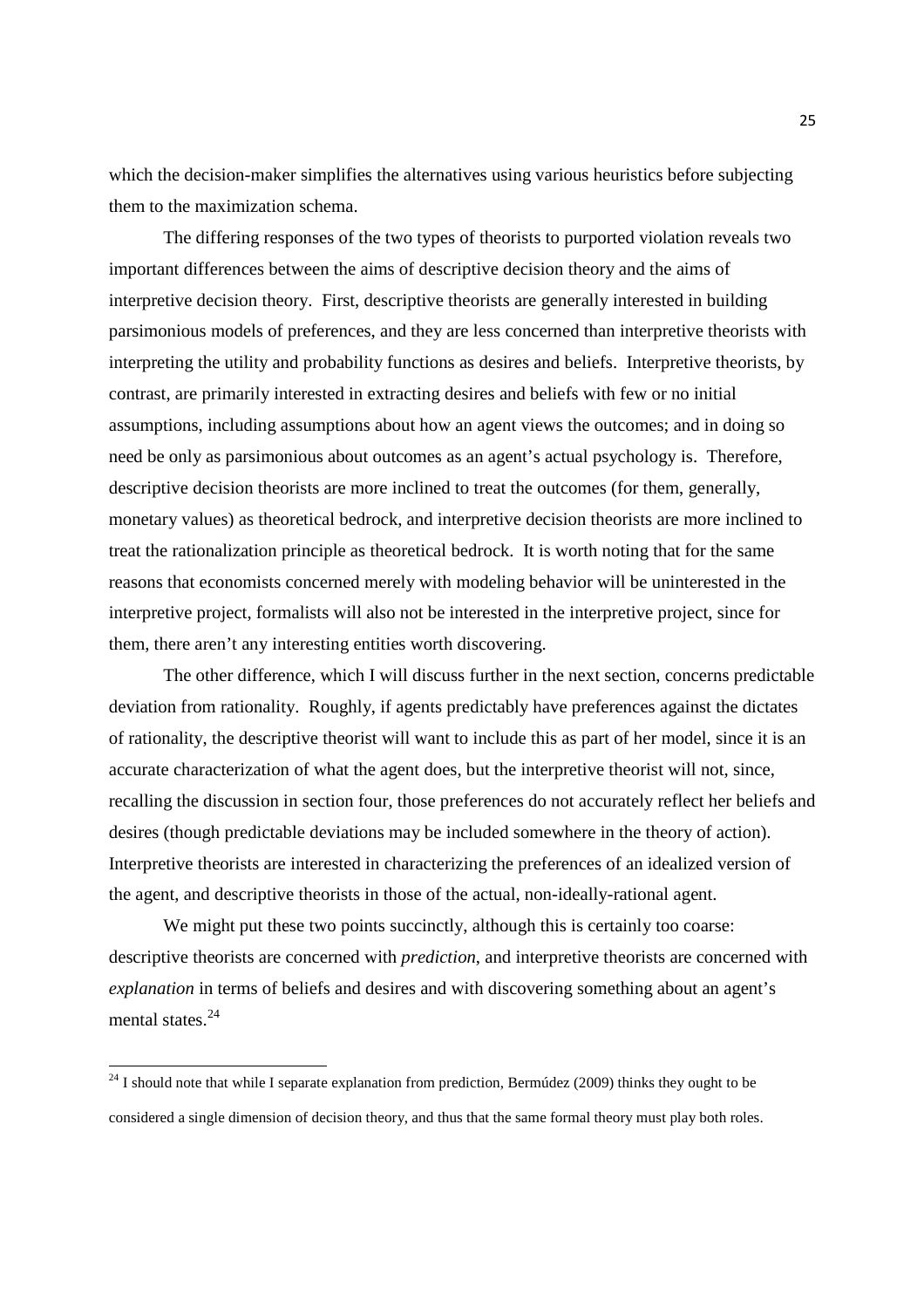How does the descriptive project bear on the interpretive project? If the analogues of *u* and *p* in the descriptive project should be taken in a formalist vein, then the descriptive project does not have a clear bearing on the interpretive project. But insofar as the entities involved in the descriptive project can be thought of as beliefs and desires, rather than convenient ways to represent preferences, I think there is a way in which the descriptive project aids the interpretive project, and in another way it cuts against it. On the one hand, the descriptive project can help illuminate the relationship between an agent's actual choices and desires and those of her ideal counterpart. For example, one of the findings of prospect theory (Kahneman and Tversky 1979: 273) is that when a new frame of reference is experimentally induced, e.g., the agent believes she will receive \$2000, her preferences over total amounts of money are altered in the sense that receiving less than (e.g.) \$2000 will be treated as a "loss." If what this shows is that inducing a reference point causes people to underestimate their actual (subjective) utility below the reference point, then we can expect that the ideal counterpart will assign higher utility below the reference point than the actual agent in the grip of framing effects. On the other hand, if what the descriptive project reveals is that an agent cannot be interpreted as having stable beliefs and desires – beliefs and desires that are independent of the ways in which choices are presented – then the descriptive project undermines the interpretive project.

## **7. The Mutual Dependence of the Normative and Interpretive Project**

In this section, I will explain how the normative and interpretive project depend on each other. Recall that the rationality assumption in interpretive decision theory is that agents are approximately expected utility maximizers; and an agent's beliefs and desires are the *p* and *u* extracted from the preferences of her ideal counterpart. But why should we think that the beliefs and desires of an agent's ideal counterpart are *her* beliefs and desires? After all, the *preferences* of her ideal counterpart aren't her actual preferences. The crucial idea is that acting consists not in actually taking the means to your ends, but in *aiming at* doing so. Therefore, the preferences of an agent's ideal counterpart are the preferences that she ought to be thought of as aiming at satisfying when she acts. This doesn't mean that she consciously aims at satisfying these preferences, or even that she consciously takes herself to be maximizing expected utility; rather, she participates in an activity (acting) which is constituted by aiming at being an EU maximizer. In the means-ends idiom, to act is to aim to take the means to your ends (or more precisely the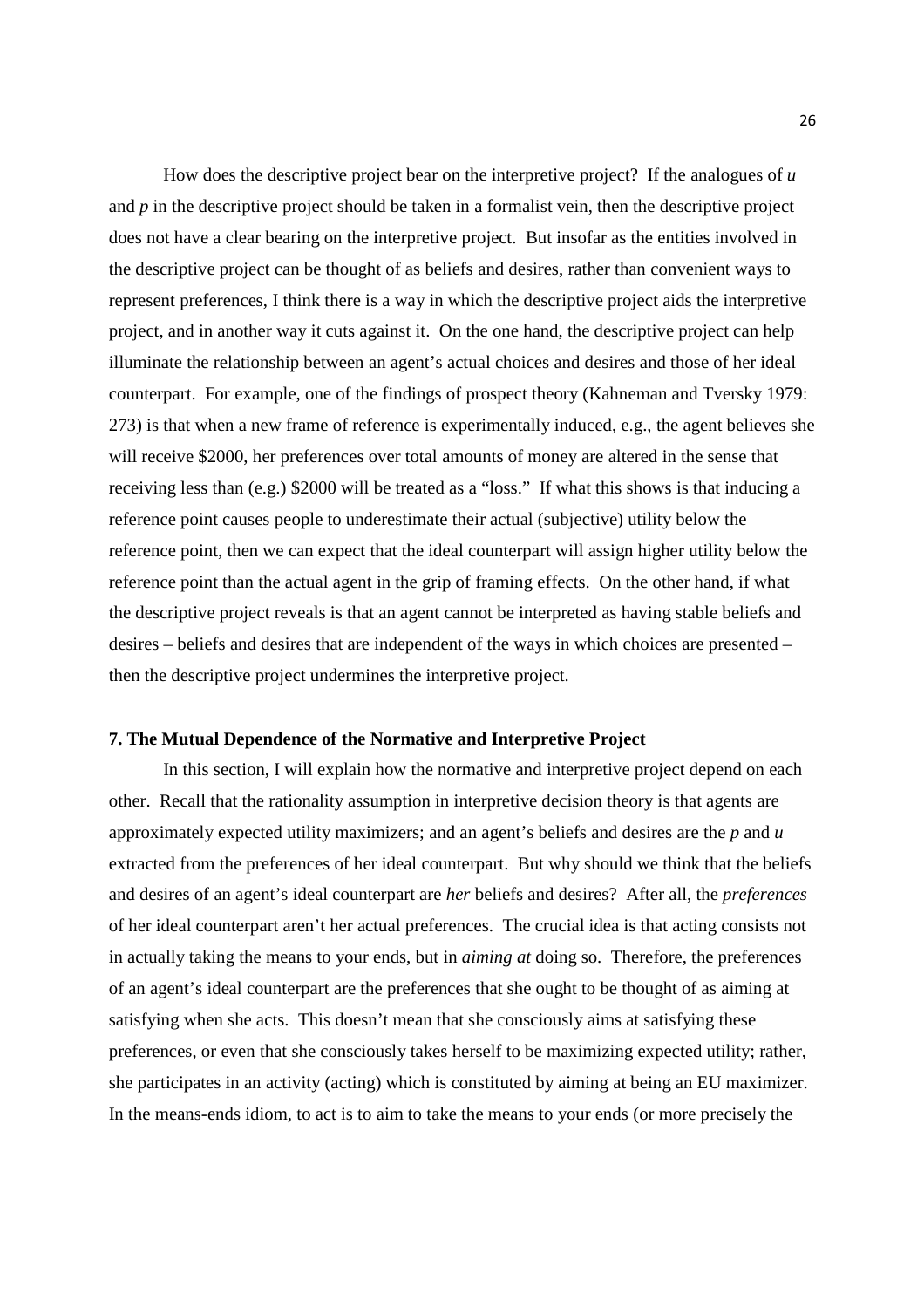means that will on average and by your own lights lead to your ends), even though you might sometimes fail to do so. That aiming is not the same as succeeding explains the fact that the rationality assumption in interpretive theory is not that agents are perfectly rational but rather that they are approximately rational.<sup>25</sup>

Now that it is clear what the rationality assumption in interpretive decision theory amounts to, it should also be clear how the interpretive project depends on the normative project. Interpretive EU theory rests on two claims. First, on the claim that action aims at conforming to the norm that analyzes what it is to take the means to ones ends or to be consistent. Second, on the claim that this norm is captured by EU theory, either in the maximization formulation or the axiom formulation. If we were to conclude that a different norm holds of rational preferences, then interpretive decision theory would have to follow suit in adopting that norm as the one action aims at. The interpretive project depends on the correctness of the normative theory's norm, i.e., on the normative theorist being correct about which sets of preferences are candidates for those of an agent's ideal counterpart. (Note that this is another difference between interpretive and descriptive decision theory: the latter is not at all governed by what the correct norm is.)

The normative project, if it is able to say anything interesting about agents who fall short of the norm, also depends on the interpretive project. This is because identifying how an agent is falling short of the norm depends on correctly interpreting what her beliefs and desires are. Clearly, a simple yes or no answer to the question of whether the agent is doing what she ought doesn't rely on discovering the agent's beliefs and desires: if her preferences don't conform to the axioms, then she fails to do what she ought. The formalist will say that normative decision theory ends here. However, there are two additional questions the psychological realist might be interested in. First, what is the source of the agent's irrationality? And second, where should the agent go from here?

<sup>&</sup>lt;sup>25</sup> We should untangle the question of whether postulating that agents aim at EU maximization allows the preferences of an agent's ideal counterpart to reveal her beliefs and desires from the more general question of whether postulating that agents aim at whatever the correct norm of rationality is allows this. Meacham and Weisberg (2011) argue against the former claim on empirical grounds, but we might still uphold the latter claim by arguing that rationality is best analyzed by a different norm which people in fact come closer to adhering to.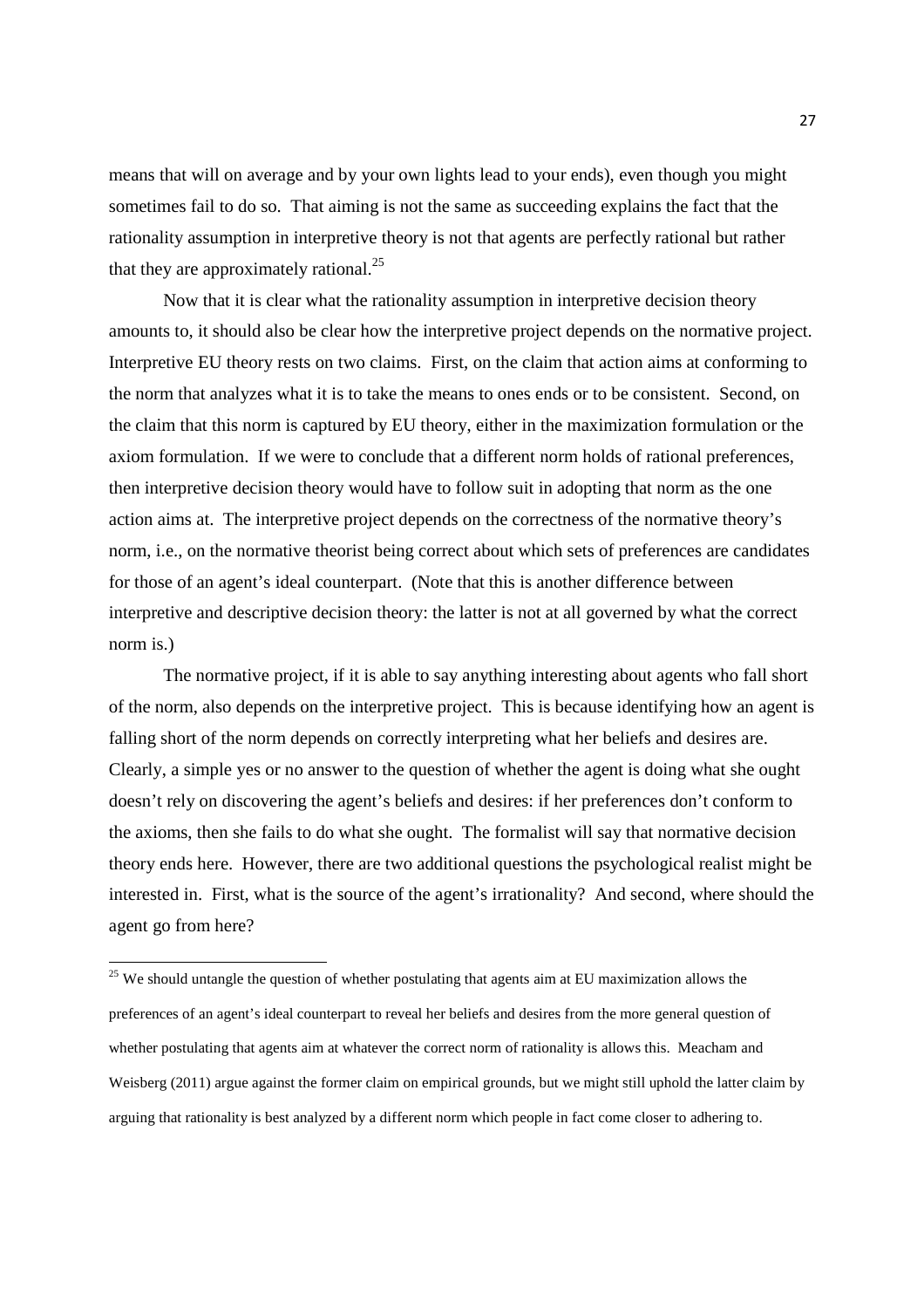Recall that preference inconsistency could come from one (or more) of three sources: inconsistency in beliefs, inconsistency in desires, or inconsistency in the norm connecting beliefs and desires. But we need to be able understand the agent as having beliefs and desires even when she is inconsistent if we want to claim that her beliefs or her desires are inconsistent. And so if we adopt the interpretive idea that an agent's beliefs and desires can be discovered even when she is not fully in accord with the axioms by working backwards from the preferences of her ideal counterpart(s), we can say in what respect she is falling short of the normative ideal. Unless one can introspect one's beliefs and desires to a precise degree, diagnosing where the irrationality comes from depends on the possibility of interpreting agents as having beliefs and desires even when they are not obeying the axioms.

Furthermore, since the interpretive use of the theory allows us to discover an agent's beliefs and desires, it allows us to say what sort of underlying change moving from the agent's actual preference to a set of preferences that conform to the theory involves. For example, consider an individual who is willing to add \$200 to the purchase price of a car he is buying if it has a radio but would not pay \$200 to have a radio installed if the car came without one at the cheaper price.<sup>26</sup> Let us assume the closest ideal agent prefers \$200 to the radio, so that the actual agent desires \$200 more than she desires the radio. The narrow-scope norm says she ought to alter the preference concerning the initial purchase. The wide-scope norm of decision theory is more permissive. It says that she can resolve the irrationality by adopting any consistent set of preferences: so she can alter the preference concerning the initial purchase and retain the rest of her preferences, or she can keep that preference and alter the rest of her preferences. But even if we adopt the wide-scope norm, interpreting the agent is crucial because it allows us to say what each resolution involves: the former resolution involves conforming her preferences over acts to her underlying desires; the latter involves bringing her underlying desires in line with the preference about purchasing a new car. This doesn't by itself show how she ought to resolve the decision, since in principle it may be that the one preference is more important than her desires, but it does tie different ways of resolving the decision to preserving specific different features of his situation.

 $26$  Example adapted from Savage (1954: 103).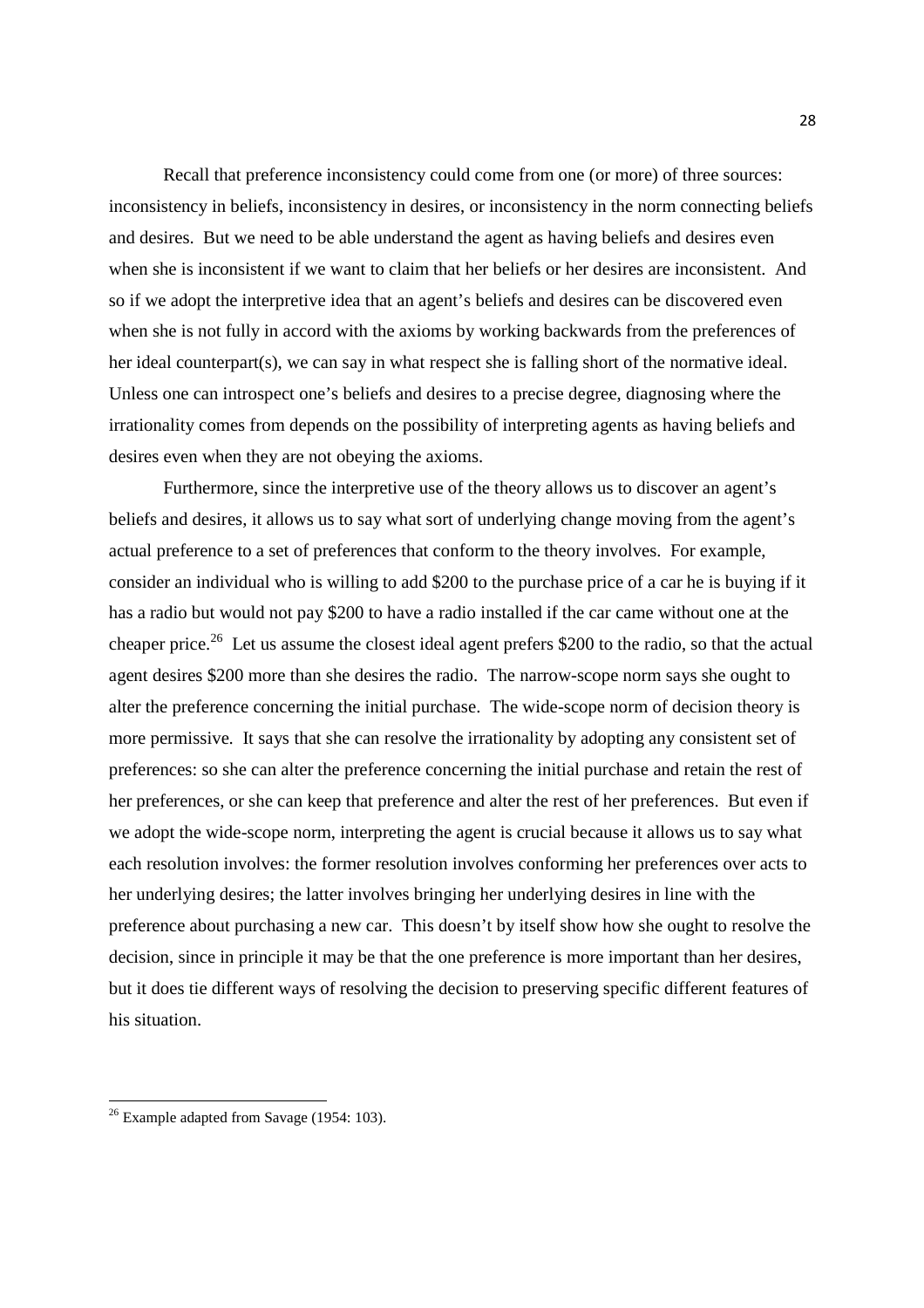In sum, if the normative theorist wants to say more than that the agent is not doing what she ought, or that she ought to bring her preferences in line with the axioms somehow or other but with no guidance on what considerations are involved in potential resolutions, she will have to interpret the agent.

The assumption of rationality in interpretive decision theory is that the agent aims at maximizing EU, and so approximates an EU maximizer. And the goal of rationality in normative decision theory is that the agent maximizes EU in every instance. This, then, is how the two projects are mutually dependent: that agents are approximately EU maximizers depends on EU maximization being the aim of rational action, and that agents bring their preferences into line with EU maximization in a way that is governed by reasons depends on locating the source of their current deviation, which depends on understanding what their beliefs and desires are.

Descriptive decision theory also bears on these projects. As I alluded to in section six, one thing that descriptive decision theory could reveal is that it would be seriously misguided to think of action as aiming at maximizing expected utility. This would undermine interpretive EU theory. But what would it say about rational action more generally? As mentioned, interpretive decision theory makes two assumptions, one that action aims at adhering to the norm of rationality and one about what the norm is. If action doesn't aim at the maximization of EU, then we must drop either the assumption that action aims at the norm or the assumption that EU is the correct norm. If we keep the latter assumption, then it may be possible to use a descriptive theory to extract beliefs and desires and a normative theory that takes these as the real beliefs and desires and enjoins you to maximize expected utility.<sup>27</sup> On the other hand, we might keep the former assumption and propose a different norm, one that coheres closely enough with actual behavior that interpretive decision theory can use the norm to backwards engineer beliefs and desires despite some deviations that the correct descriptive theory predicts. Which of these positions to take will not be determined by empirical findings but by arguments about what the correct norm is, although the knowledge that humans diverge wildly from EU theory might give

 $27$  Bermúdez (2009: 165-167) considers but rejects a possibility like this in his discussion of whether decision theory could play multiple roles at once.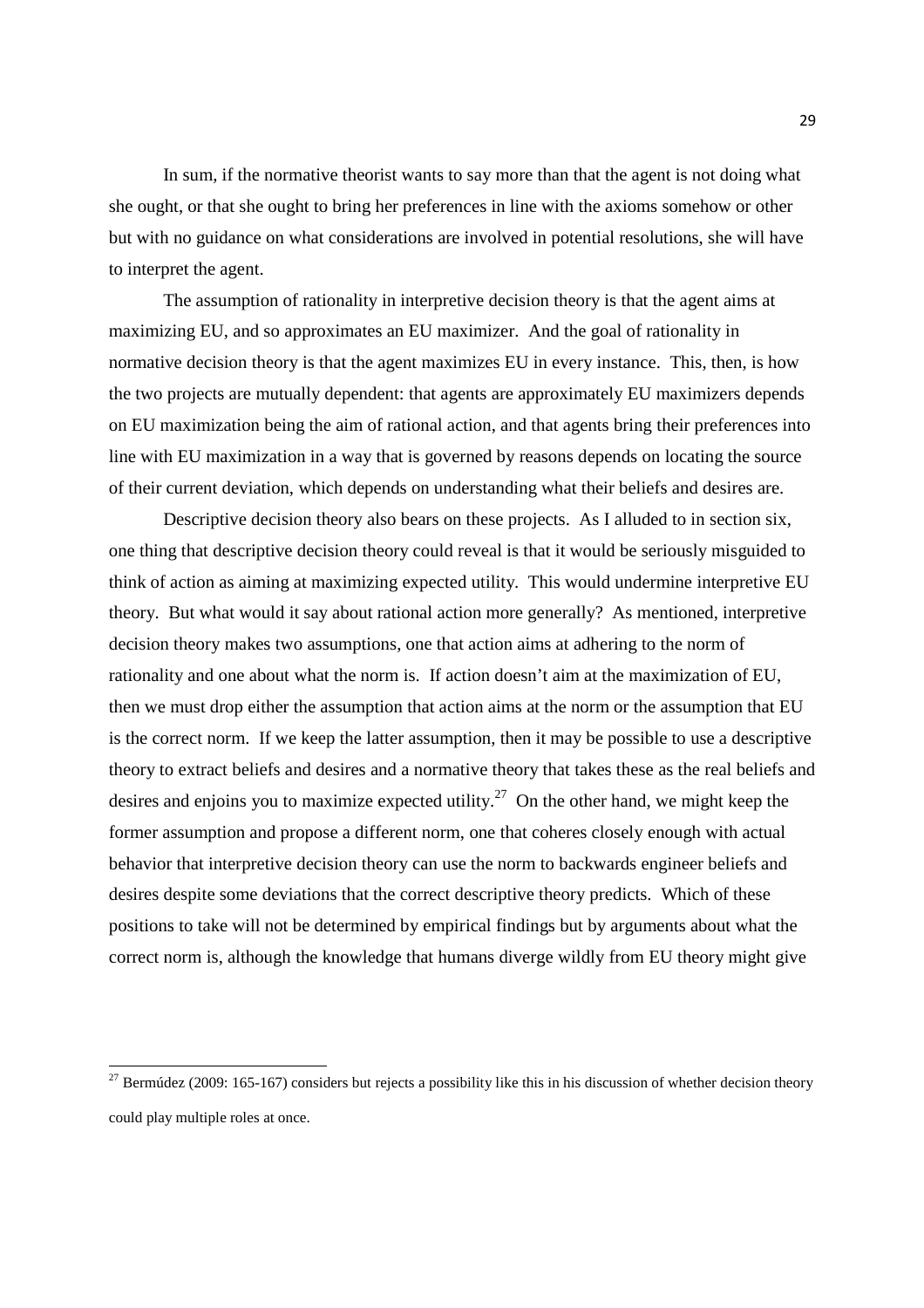us reason to examine more closely whether EU is the correct norm, given how successful human behavior is in general. $^{28}$ 

## **8. Challenges and Extensions**

In fact, philosophers have challenged the idea that EU theory is the correct theory of rationality. Recall that in the expected utility equation, the utility value of each outcome is weighted by the probability the decision-maker assigns to the state in which she receives that outcome, and this probability is supposed to reflect her belief about that state. This assumes two things: first, that the norm relating beliefs and desires to preferences is indeed that of EU maximization, in which the average value of a gamble suffices to determine its position in the agent's preference ranking (whether this is derived from the axioms or not); second, that rational beliefs are "sharp" in that they can be measured by point-probabilities. Challenges to each of these points have been around for at least 50 years, but they have resurfaced recently. One might similarly challenge that the structure of desire is that posited by EU theory, though I don't have space to discuss such a challenge here. Each of these challenges can be posed directly about the functions *p*, *u*, or the maximization norm, but each can also take the form of criticizing one or more of the axioms, so the challenges do not rest on a particular interpretation of the utility function.

The first challenge is to the idea that we ought to care only about the expectation of utility, and not other "global" features of a gamble, such as its minimum utility value, its maximum utility value, or the spread or variance of utility. Again, since utility is derived or discovered via a representation theorem, this point must take the form of or be accompanied by a challenge to one or more axioms of EU theory. Maurice Allais (1953), taking what appears to be a non-constructivist realist view of the utility function, argued that agents might care not just about the mean utility value of a gamble, but also about its variance and skewness. But his famous counterexample to EU theory (which has since become known as the Allais Paradox) poses a challenge even for constructivists, since it shows that most decision-makers violate one of the axioms of EU theory.<sup>29</sup> I have recently defended axioms that give rise to other

 $^{28}$  For argument that humans did not evolve to be EU maximizers, see Okasha (2007).

 $^{29}$  At least under the assumption that outcomes cannot be individuated more finely.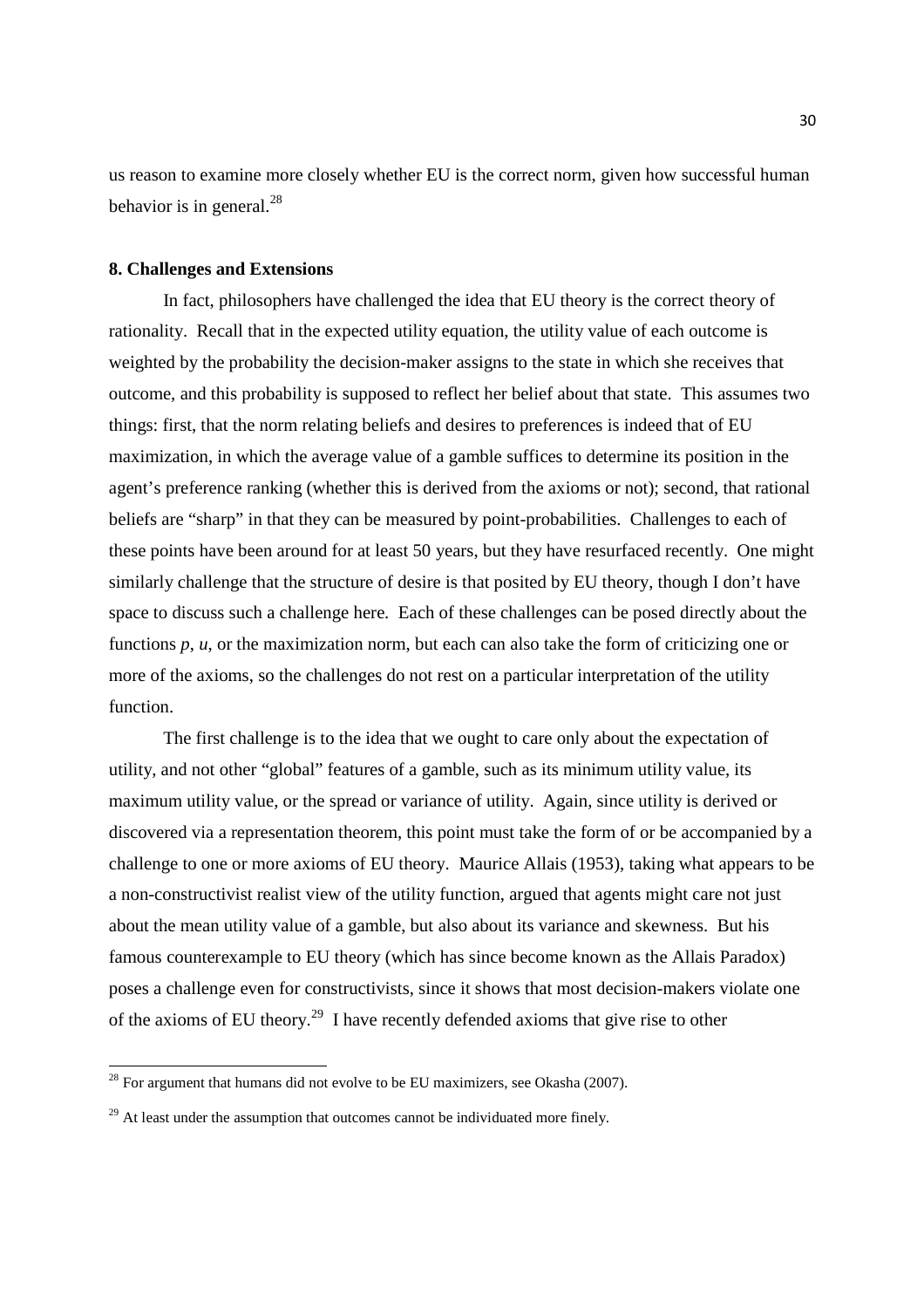maximization norms than that of EU theory (Buchak, forthcoming): my view is that EU maximization is one of a more general class of norms any of which an agent may adopt. In the same spirit as the idea that agents have subjective *u* and *p* function, I propose that the norm that connects these to preferences is also up to the agent. Just as *u* and *p* are subject to structural constraints, so too is the norm; and, furthermore, the question mentioned in section three about whether a particular norm (such as EU maximization) is reasonable in addition to rational can be posed.

The second challenge is to the idea that we ought to be "probabilistically sophisticated" in the sense of assigning to every event a point probability (or acting as if we do). Daniel Ellsberg (1961) proposed a pair of choice problems that have become known as the Ellsberg Paradox, purporting to show that when individuals lack precise information about objective probabilities, they don't act as if they make choices based on a single probability function. In recent years, the challenge has come from the side of epistemology rather than observed decision-making behavior, the idea being that our evidence is often imprecise or incomplete, so requiring precise degrees of belief would mean requiring degrees of belief that outrun the evidence.<sup>30</sup> Denving that we have sharp degrees of belief and that we need them in order to make rational decisions requires stating both what non-sharp (or "imprecise") degrees of belief are and how to make decisions with them.<sup>31</sup>

# **9. Conclusion: Decision Theor***ies*

 $\overline{a}$ 

Given both the historical progression and the issues that are currently under discussion, we ought not think of decision theory as a single theory, but rather as a collection of theories that each contains both a structural and interpretive element. The structural element describes both the internal structure of several functions and the formal relationship between these functions on the one hand and preferences on the other; a formal relationship which holds just in case a particular set of axioms is satisfied. This internal structure and relationship are argued to be those that hold for rational agents. In EU theory, the posited functions are a numerically valued utility function and a point-probability function that obeys the probability calculus; and the

 $30$  See the discussion found in White (2009), Elga (2010), Joyce (2010).

 $31$  For some examples, see Levi (1974), Sahlin and Gärdenfors (1982), and Joyce (2010).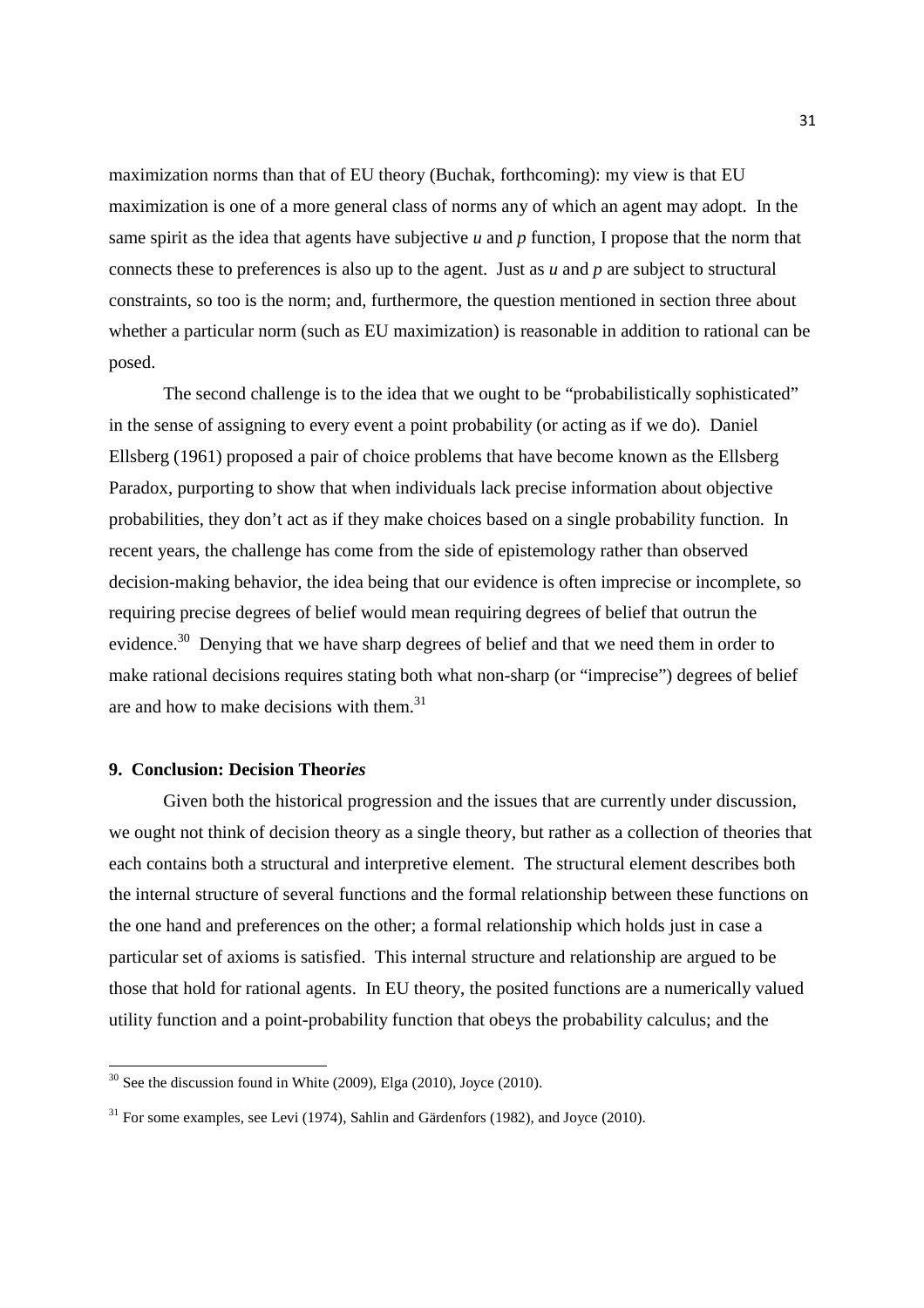posited relationship is that of EU maximization. The interpretive element concerns how these functions are to be interpreted: as psychologically real and in principle separate from preferences; as psychologically real and tightly connected to preferences; or merely as a representation of preferences. Whichever combination of structural element and interpretation we adopt, the underlying issues discussed in the previous few sections – the relationship between decision theory and rationality, how to individuate outcomes, and the relationship between normative decision theory and interpretive decision theory – remain the same.

## **BIBLIOGRAPHY**

- Allais, M. (1953), 'The Foundations of a Positive Theory of Choice involving Risk and a Criticism of the Postulates and Axioms of the American School', in M. Allais and O. Hagen (eds.), *Expected Utility Hypothesis and the Allais Paradox* (D. Reidel Publishing Company, 1979), 27-145.
- Armendt, B. (1986), 'A Foundation for Causal Decision Theory', in *Topoi* 5/1: 3-19.
- Bartha, P. (2007), 'Taking Stock of Infinite Value: Pascal's Wager and Relative Utilities', in *Synthese* 154/1: 5-52.
- Bermúdez, J. (2009), *Decision Theory and Rationality* (Oxford University Press).
- Bernoulli, D. (1738), 'Exposition of a New Theory on the Measurement of Risk', in *Econometrica* 22/1 (1954): 23-36.
- Bolker, E. (1965), *Functions Resembling Quotients of Measures* (doctoral dissertation for Harvard University).
- Bolker, E. (1966), 'Functions Resembling Quotients of Measures', in *Transactions of the American Mathematical Society* 124: 292-312.
- Bolker, E. (1967), 'A Simultaneous Axiomatization of Utility and Subjective Probability ' in *Philosophy of Science* 34ethan b: 333-340.
- Broome, J. (1991), *Weighing Goods: Equality, Uncertainty, and Time* (Blackwell Publishers  $Ltd.$ ).
- Broome, J. (1993), 'Can a Humean be moderate?', in G. Frey and C. Morris (eds.), *Value, Welfare and Morality* (Cambridge University Press), 279-86.
- Buchak, L. (forthcoming), *Risk and Rationality* (Oxford University Press).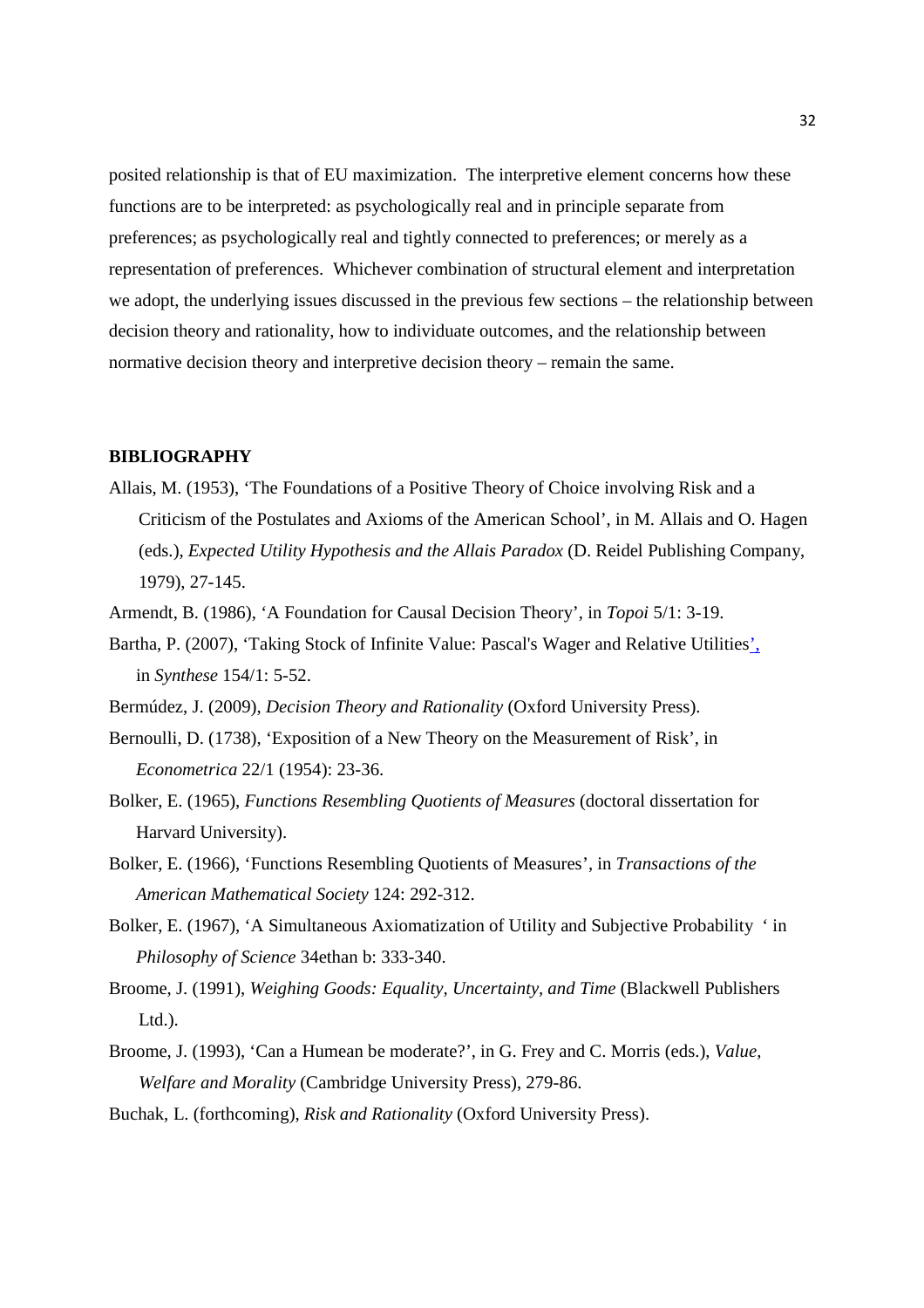- Christensen, D. (1991), 'Clever Bookies and Coherent Belief', in *Philosophical Review* 100/2: 229-47.
- Christensen, D. (2001), 'Preference-Based Arguments for Probabilism', in *Philosophy of Science* 68/3: 356-376
- Colyvan, M. (2008), 'Relative Expectation Theory', in *Journal of Philosophy* 105/1: 37-44.
- Davidson, D. (1973), 'Radical Interpretation', in *Dialectica* 27/3-4: 313-328.
- Dreier, J. (1996), 'Rational Preference: Decision Theory as a Theory of Practical Rationality', in *Theory and Decision* 40: 249-276.
- Easwaran, K. (2008), 'Strong and Weak Expectations', in *Mind* 117: 633-641.
- Elga, A. (2010), 'Subjective Probabilities Should be Sharp', in *Philosophers' Imprint* 10/5.
- Ellsberg, D. (1961), 'Risk, Ambiguity, and the Savage Axioms', in *Quarterly Journal of Economics* 75/4: 643-669.
- Fermat, P., and B. Pascal (1654), letters, collected as 'Fermat and Pascal on Probability' and translated from the French by Professor Vera Sanford, in D. Smith (ed.), *A Source Book in Mathematics* (McGraw-Hill Book Co., 1929): 546-565.
- de Finetti, B. (1937), 'Foresight: Its Logical Laws, Its Subjective Sources', in H. Kyburg and H. Smokler (eds.), *Studies in Subjective Probability* (Robert E. Kreiger Publishing Co, 1980).
- Fishburn, P. (1981), 'Subjective Expected Utility: A Review of Normative Theories', in *Theory and Decision* 13: 139-199.
- Gärdenfors, P., and Sahlin, N. (1982), 'Unreliable Probabilities, Risk Taking, and Decision Making', in *Synthese* 53: 361-386.
- Gibbard, A., and Harper, W. (1978), 'Counterfactuals and Two Kinds of Expected Utility', in W. Harper, R. Stalnaker, and G. Pearce (eds.), *Ifs: Conditionals, Belief, Decision, Chance, and Time* (Reidel, 1981), 153-190.
- Gilboa, I. (1987), 'Expected Utility with Purely Subjective Non-Additive Probabilities', in *Journal of Mathematical Economics* 16: 65-88.
- Hammond, P. (1988), 'Consequentialist Foundations for Expected Utility', in *Theory and Decision* 25: 25-78.
- Hansson, B. (1988), 'Risk Aversion as a Problem of Conjoint Measurement', in P. Gärdenfors and N. Sahlin (eds.), *Decision, Probability, and Utility* (Cambridge University Press), 136- 158.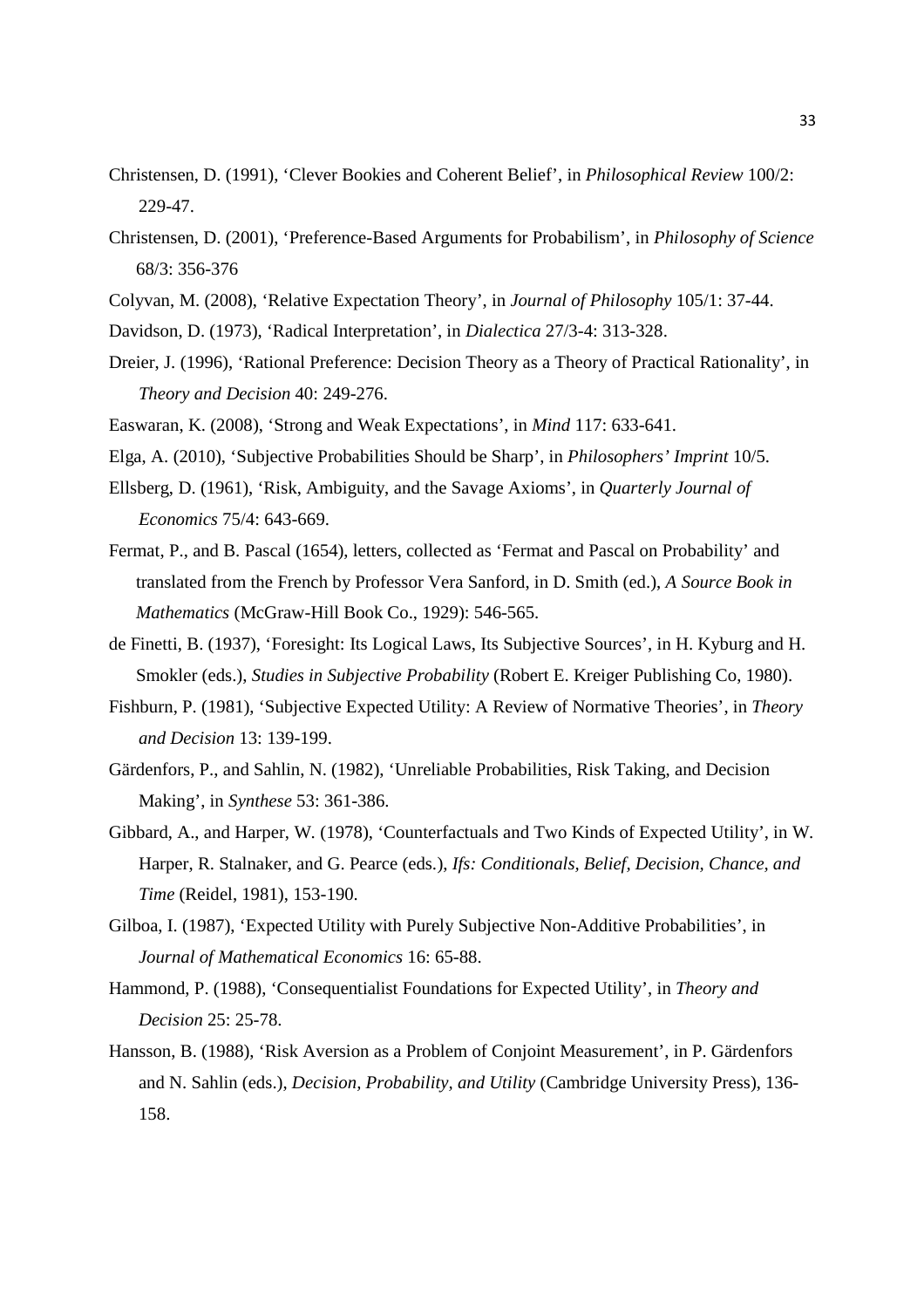- Hume, D. (1731), *A Treatise of Human Nature* (Oxford University Press, P. Nidditch (ed.), 1978).
- Hurley, S. (1989), *Natural Reasons, Personality and Polity* (Oxford University Press).
- Jeffrey, R. (1965), *The Logic of Decision* (McGraw-Hill Inc.)
- Jeffrey, R. (1990), *The Logic of Decision*, second edition (University of Chicago Press).
- Joyce, J. (1999), *The Foundations of Causal Decision Theory* (Cambridge University Press).
- Joyce, J. (2010), 'A Defense of Imprecise Credences in Inference and Decision Making', in *Philosophical Perspectives* 24/1: 281-323.
- Kahneman, D., and Tversky, A. (1979), 'Prospect Theory: An Analysis of Decision under Risk', in *Econometrica* 47: 263-291.
- Kolodny, N. (2007), 'How Does Coherence Matter?', in *Proceedings of the Aristotelian Society* 107/3.
- Kolodny, N. (2008), 'The Myth of Practical Consistency', in *European Journal of Philosophy* 16/3: 366-402.
- Lewis, D. (1974), 'Radical Interpretation', in *Synthese* 23: 331-344.
- Levi, I. (1974), 'On Indeterminate Probabilities', in *Journal of Philosophy* 71: 391-418.
- Lewis, D. (1981), 'Causal Decision Theory,' in *Australasian Journal of Philosophy*, 59: 5–30.
- Levi, I. (1991), 'Consequentialism and Sequential Choice', in M. Bacharach and S. Hurley (eds.), *Foundations of Decision Theory* (Basil Blackwell Ltd), 92-122.
- Machina, M., and Schmeidler, D. (1992), 'A More Robust Definition of Subjective Probability', in *Econometrica* 60/4: 745-780.
- Maher, P. (1993), *Betting on Theories* (Cambridge University Press).
- McClennen, E. (1990), *Rationality and Dynamic Choice: Foundational Explorations* (Cambridge University Press).
- von Neumann, J., and Morgenstern, O. (1944), *Theory of Games and Economic Behavior* (Princeton University Press).
- Nover, H., and Hájek, A. (2004), 'Vexing Expectations', in *Mind* 113: 237-249.
- Nozick, Robert (1969), 'Newcomb's Problem and Two principles of Choice,' in Nicholas Rescher (ed.), *Essays in Honor of Carl G. Hempel*, Synthese Library (Reidel), 114-115.
- Okasha, S. (2007), 'Rational Choice, Risk Aversion and Evolution', in *Journal of Philosophy* 104/5: 217-235.